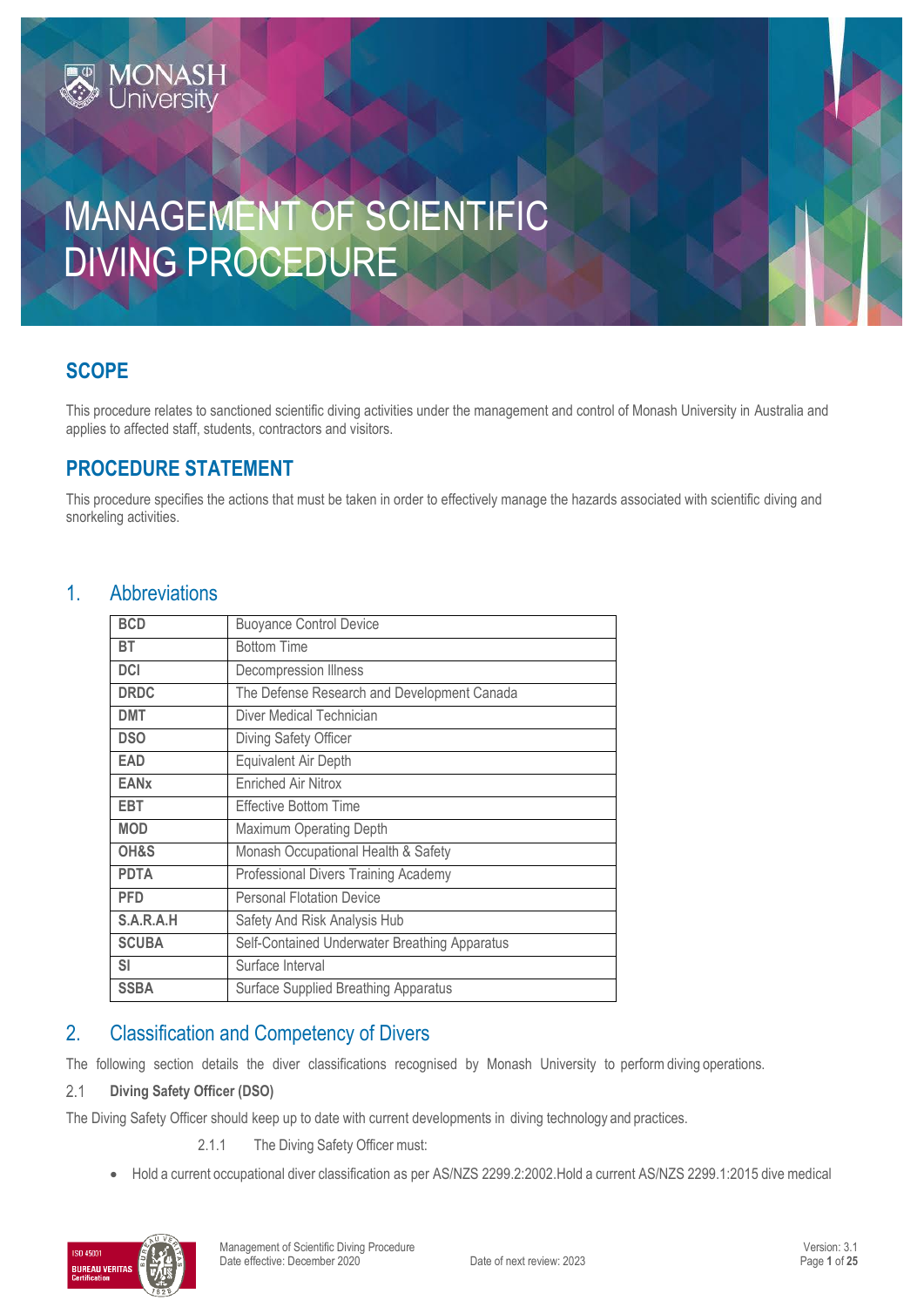- Hold current certification in first aid, including cardio-pulmonary resuscitation (CPR) and oxygen administration to diving casualties.
- Perform SCUBA rescue techniques and management of casualties.
- Be capable of acting as a dive coordinator
- Have at least 100h of underwater diving experience; and
- Pass swim test and check out dive.

#### **Dive Coordinator**  $2.2$

# 2.2.1 A Dive Coordinator must:

- Hold a current occupational diver classification as per AS/NZS 2299.2:2002.
- Hold a current AS/NZS 2299.1:2015 dive medical;
- Hold current certification in first aid, including cardio-pulmonary resuscitation (CPR) and oxygen administration to diving casualties.
- Hold an open water diver certification through a recognized certified scheme;
- Log at least 15 hours of Scientific diving;
- Be able to recognize and manage diving emergencies;
- Be appointed in writing by the DSO to supervise diving operations;
- Have experience in the diving techniques, which may be required and in the use of equipment and procedures used in any diving operation for which they will act as the Dive Coordinator;
- Show proof of having undertaken >50hrs open water dives, to include a minimum of:
	- o 10 dives between 15m and 20m;
	- o 12 dives in the last 12 months, including at least 6 with a scientific task of work; and
- Pass swim test and check out dive.

#### $2.3$ **Scientific Diver**

# 2.3.1 A Scientific Diver must:

- Hold a current occupational diver classification as per AS/NZS 2299.2:2002.Hold a current AS/NZS 2299.1:2015 dive medical;
- Hold current certification in first aid, including cardio-pulmonary resuscitation (CPR) and oxygen administration to diving casualties;
- Be familiar with SCUBA rescue techniques and management of casualties;
- Be proficient in the use and user maintenance of appropriate SCUBA diving equipment;
- Be proficient in recording diving techniques;
- Be capable of acting as a dive coordinator at the surface;
- Be proficient in sampling techniques appropriate to the scientific discipline being pursued;
- Show proof of having undertaken >50hrs open water dives, to include a minimum of:
	- o 10 dives between 15m and 20m.
	- o 12 dives in the last 12 months, including at least 6 with a scientific task of work; and
- Pass swim test and check out dive.

All evidence must be recorded in nationally acceptable logs, counter signed by suitably qualified persons. None of the above precludes the possible requirement for a practical or theoretical demonstration of any or all of the points shown.

#### $2.4$ **Restricted Scientific Diver**

# 2.4.1 A Restricted Scientific Diver must:

- Have an open water diver certificate from a certified SCUBA training organization; have a minimum of 10 logged dives since certification;
- Have a minimum of 15 hours logged dive time or hold a restricted occupational SCUBA diver certification;
- Have a current AS/NZS 2299.1: 2015 dive medical;
- $\bullet$  Be approved by the DSO;
- Be at least 18 years of age;
- Only participate in low risk diving operations;
- Only dive when conditions are suitable for untethered SCUBA mode;
- Be limited to 18m maximum depth;
- Dive with a Scientific Diver:
- Not act as a standby diver or dive leader;
- Not use powered tools or lift bags;
- Pass the Monash University New Diver Evaluation Assessment; and

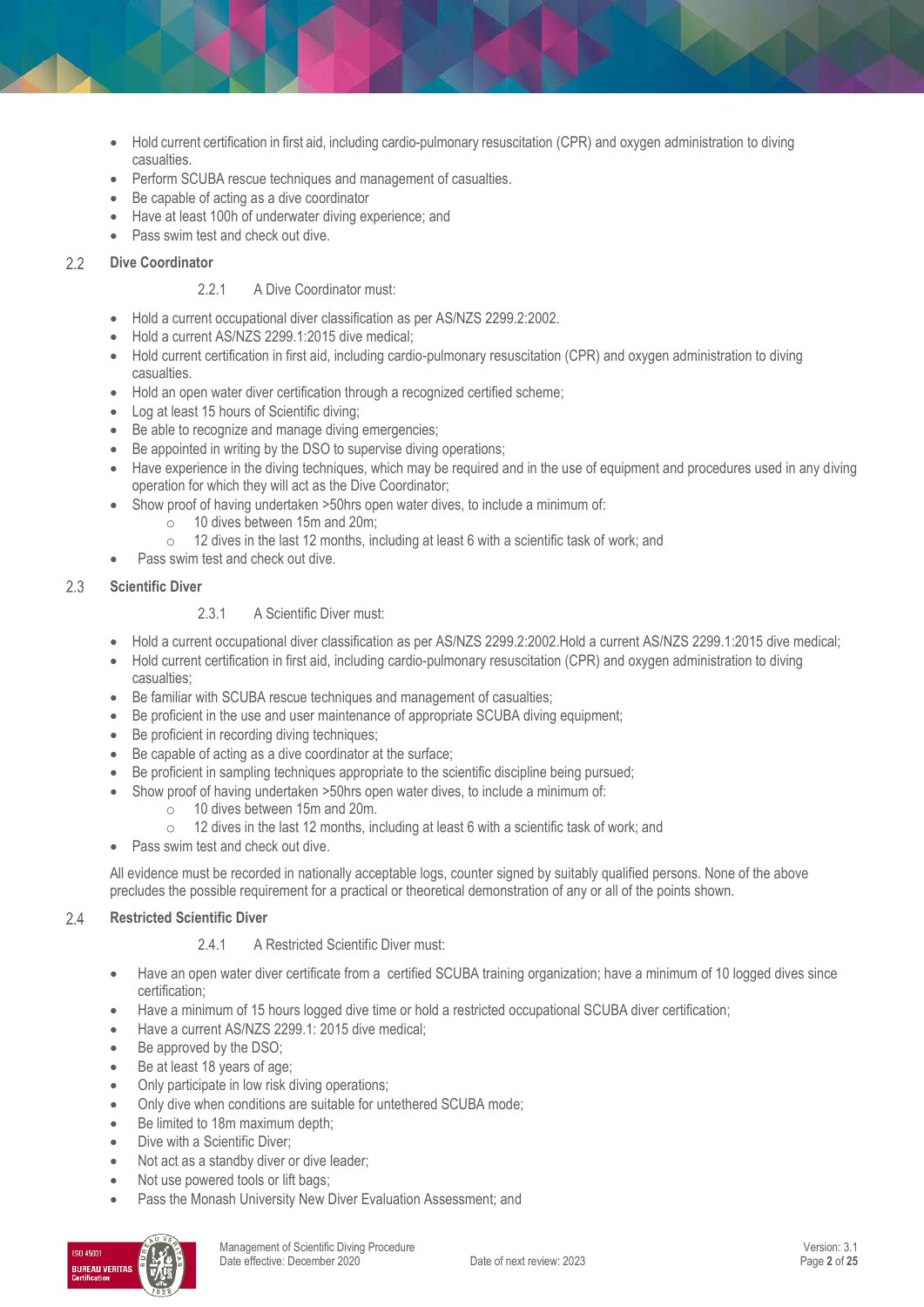- Pass swim test and check out dive.
	- 2.4.2 A restricted diver is limited to a single initial period of up to 12 months without further extensions. At the end of the first 12 months, a restricted diver either progresses to Scientific Diver or ceases diving in a research capacity.
	- 2.4.3 All evidence must be recorded in industry accepted logs, countersigned by appropriately qualified persons. Evidence may include the requirement for a practical or theoretical demonstration of skills described in this section.

#### 2.5 **Visiting Scientific Diver**

- 2.5.1 Visiting Scientific Divers will be permitted to dive under the auspices of Monash University provided that they:
- Dive in accordance with the Management of Scientific Diving Procedures;
- Be approved by the DSO;
- Be certified as medically fit to dive as per AS/NZS 2299.1:2015;
- Supply documentation demonstrating their relevant scientific diving experience as outlined in AS/NZS2299.2:2002;
- Pass swim test and check out dive;
- Pass the Monash University Diver Competency Assessment; and
- If the visiting Scientific Diver is from another university, that university's DSO must supply a letter of recommendation and supporting qualifications for the Visiting Scientific Diver.

#### 2.6 **Visiting Restricted Scientific Diver**

- 2.6.1 Visiting Restricted Scientific Diver will be permitted to dive under the auspices of Monash University provided that they:
- Dive in accordance with the Management of Scientific Diving Procedures;
- Be approved by the DSO;
- Be certified as medically fit to dive as per AS/NZS 2299.1:2015;
- Pass swim test and check out dive:
- Pass the Monash University New Diver Evaluation Assessment:
- Supply documentation demonstrating their relevant scientific diving experience as outlined in AS/NZS2299.2:2002;
- If the visiting scientific diver is from another university, that university's DSO must supply a letter of recommendation and supporting qualifications for the visiting Restricted Scientific Diver; and
- All visitors who are Restricted Scientific Divers must comply with Section 3.4 Restricted Scientific Divers.

#### 2.7 **Volunteer Diver**

A volunteer diver is someone who assists on a scientific dive but is not directly or indirectly affiliated with the research team. A volunteer diver does not hold a scientific diver or restricted scientific diver qualification. It is highly recommended that if a person is interested in assisting as a volunteer then the diver should obtain the Restricted Scientific Diver rating within 12 months of commencing as a volunteer.

# 2.7.1 Volunteer divers must:

- Have a minimum of an open water diver certificate from a recognized SCUBA training and certifying organization;
- Have a minimum of 10 logged dives since certification;
- Have a minimum of 15 hours logged dive time or hold a restricted occupational SCUBA diver certification;
- Have a current AS/NZS 2299.1 :2015 dive medical;
- Pass swim test and check out dive:
- Pass the Monash University New Diver Evaluation Assessment:
- Be at least 18 years of age;
- Be limited to 18m maximum depth;
- Dive and buddied with a Monash Scientific Diver at all times;
- Have an additional written risk assessment, solely related to the volunteer and the duties they are to perform, to any duties being undertaken by a volunteer;
- Competency to perform the task is determined by the experience and training of the diver, counterchecked and documented by the DSO;
- Cannot perform a task that is beyond their level of competency;
- Not use powered tools or lift bags; and
- Only dive when conditions are suitable.

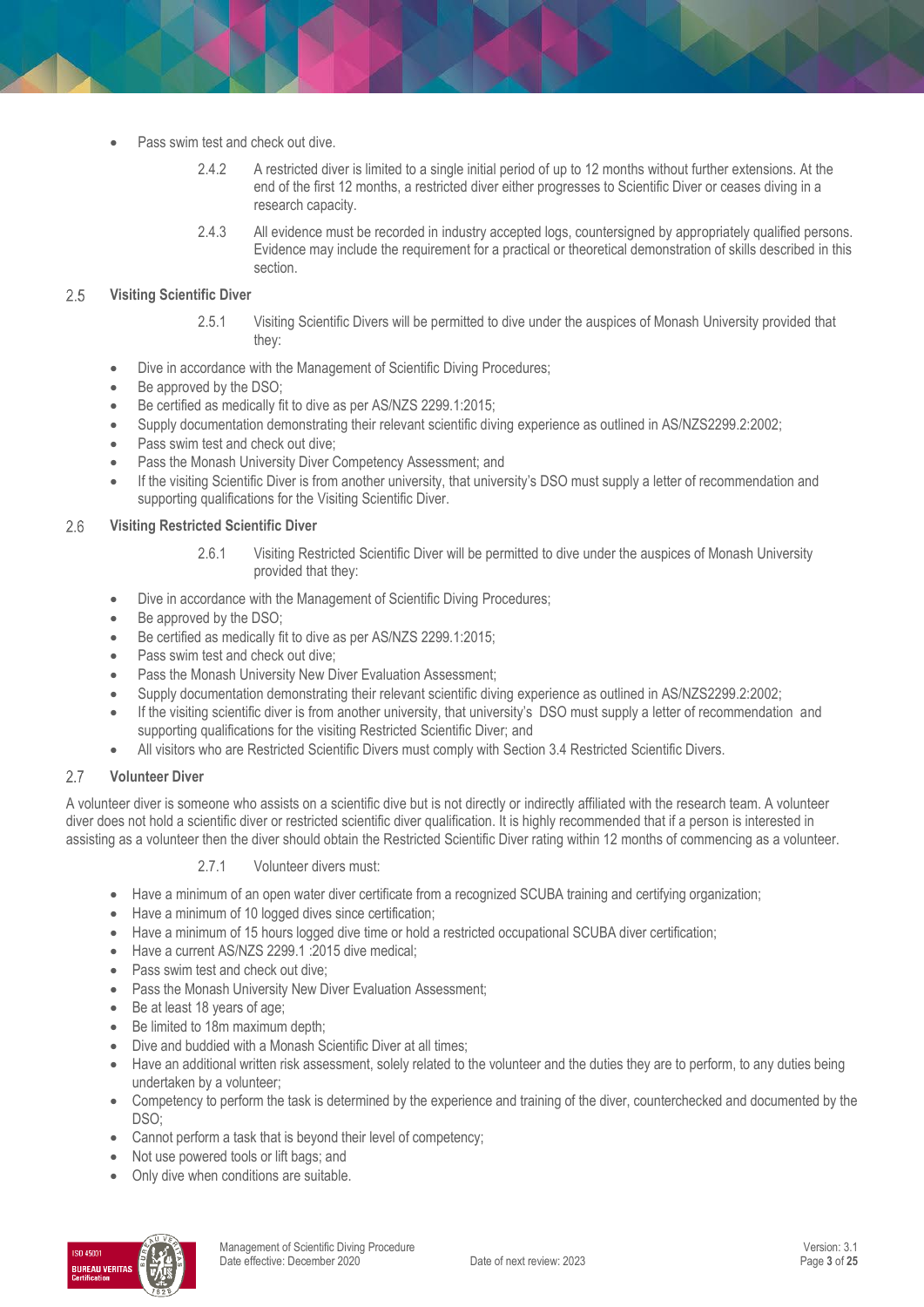#### $2.8$ **Undergraduate Diver**

This allows students to dive as part of their university studies on sanctioned undergraduate course field trips only.

Note: Meeting the minimum requirement does not quarantee scuba diving as an option on field trips and is a subject to a risk assessment carried out by the diving safety officer. Other factors such as the availability of suitable buddy pairings, environmental conditions, supervisory personnel etc. determines if scuba diving can take place. Students must have a minimum of:

- An open water certification from a nationally recognized training agency;
- A current dive medical certified in accordance with AS2299.1:2015;
- 15 hours of logged countersigned diving experience;
- Pass swim test and check out dive;
- Pass the Monash University New Diver Evaluation Assessment; and
- The dives must be low risk, controlled and well supervised.

#### 2.9 **Divers Attendant**

Divers attendants must have a minimum of a current First Aid and oxygen administration certificate.

# 3. Supervision of Health

- $3.1$ **Fitness To Dive**
	- 3.1.1 All divers must ensure that they are fit to dive. Fitness should be maintained by exercise and regular diving. Any noticeable variation in normal feeling of health and fitness should be immediately reported to the dive leader and to a medical practitioner if the variation persists. Divers must not dive if they feel unwell or do not believe that their level of fitness or mental preparedness has deviated from their normal wellbeing.
	- 3.1.2 If a member of the dive team feels that for any other reason diving would be unsafe, then that person must convey their concerns to the Dive coordinator.
	- 3.1.3 Members of a dive team must not be pressured or coerced into diving if they choose, for any reason, not to dive.
	- 3.1.4 If 6 months has lapsed from the last time a dive was performed, the diver must conduct a check out dive or program of dives with the Diving Officer or Dive Officer's delegate to ensure the diver is eligible to dive. The evaluation of the dive conditions and divers experience should be considered throughout the evaluation.

#### **Intoxicants/ Illicit Drugs**  $3.2$

3.2.1 Diving must not be undertaken while the diver is under the influence of any intoxicants. Diving cannot be undertaken within 8 hours of consuming any alcohol or if the diver is under the influence of any drugs that may impair his or her mental or physical capacities.

# 4. Medical Requirements

#### $4.1$ **Medical Evaluation**

4.1.1 All Monash University staff, students and volunteers intending to dive as part of their work or study must have a formal medical evaluation, performed by a doctor trained in underwater medicine, and carried out in accordance with the criteria set out in Australian Standard AS/NZ 2299.1:2015

#### $4.2$ **Frequency of Medical Evaluations**

- 4.2.1 Medical evaluations must be completed:
- a) Annually unless it has been revoked, superseded or has a time or some other limitation imposed upon the certificate to preclude the holder from participating in the proposed diving operation. The results of any subsequent examination should be forwarded to the DSO;
- b) After any major injury or illness, or any condition requiring hospitalisation for more than 24 hours, or after any diving accident requiring treatment in a hyperbaric chamber. If the injury or illness is pressure related, then the clearance to return to diving must come from a physician trained in diving medicine; and

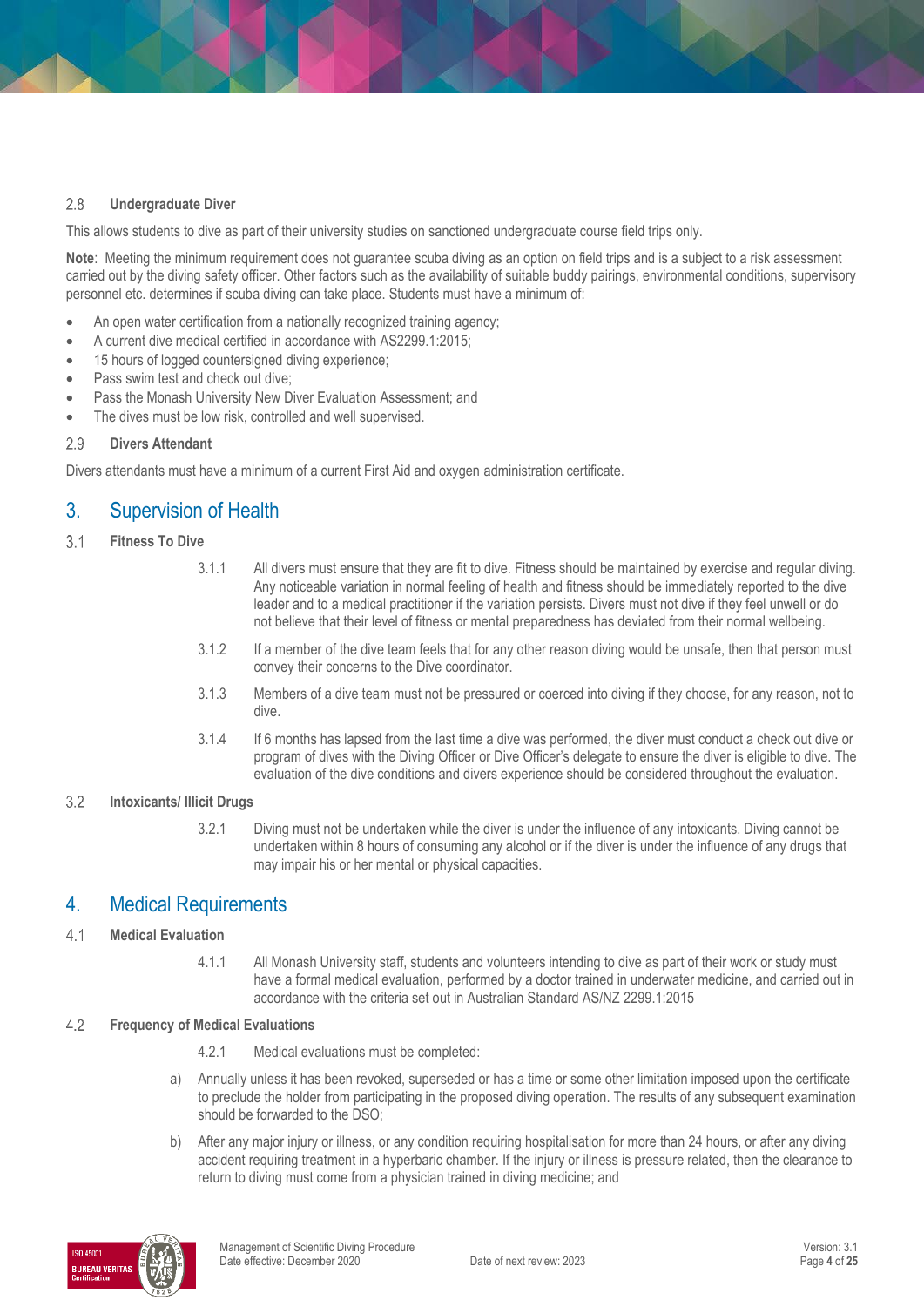c) At an earlier time if required by the underwater medicine medical practitioner.

#### $4.3$ **Records of Medical Examinations**

Records must be maintained by the medical practitioner and a certificate issued to the diver of their current diving medical status. A certified copy of the certificate must be provided to the University DSO.

# 5. Other Medical Considerations

#### $5.1$ **Prescription Medications**

Some drugs / medications may compromise diver safety by impairing judgment and/or concentration. Divers must ensure that any medication they are taking will not compromise their safety while diving. Particular attention should be paid to medications used to prevent seasickness and to assist people to stop smoking.

Individuals under medical orders are unlikely to be diving, but the common practice of "self-medication" may present a hazard, particularly in three situations: headaches, upper respiratory tract problems (e.g. Hay fever), and seasickness.

- **Headaches**: Pain relieving drugs of all types should be avoided during diving. If pain is sufficiently severe to require drugs then the diver is not fit to dive.
- **Upper Respiratory tract problems**: Routine self-medication with nasal drops to facilitate ear cleaning may be medically hazardous. Such routine use should only be undertaken under medical supervision. The presence of any form of upper respiratory tract infection (common cold, sinusitis, middle ear infection, tonsillitis, sore throat…) imposes an absolute ban on diving until the infection has cleared.
- **Seasickness**: Any diver suffering from seasickness must report the illness to the Dive Coordinator. It is at the discretion of the Dive Coordinator if the diver suffering from seasickness will conduct any subsequent dives or need to wait until recovery.

# 6. Minimum Dive Personnel Requirements

At every dive there must be sufficient personnel to carry out the dive safely. In addition, sufficient first aid personnel with first aid and oxygen administration training must be present.

Monash University prohibits solo diving.

#### 6.1 **Free-swimming Mode Scuba Diving Operations in Open Water**

- 6.1.1 The following personnel must be present:
- − One Dive Coordinator;
- Two buddy divers; and
- − One diver's attendant.
	- 6.1.2 The dive Coordinator may act as the diver's attendant, dive leader or as a diver. Thus the minimum dive team number is three, one of whom will remain at the surface dive coordinating position.
	- 6.1.3 If the Dive Coordinator enters the water the duties may be transferred to another person with equal or higher Dive Coordinator qualifications.
	- 6.1.4 Free swimming dive buddies must maintain effective two-way communication at all times to be able to render assistance if needed.

#### 6.2 **Scuba Diving Operations In An Aquarium, Pools Or Sheltered Open Water**

- 6.2.1 The following personnel must be present:
- One Dive Coordinator;
- − One buddy diver; and
- One diver's attendant.
	- 6.2.2 The DSO may allow a dive team of two in exceptional circumstances, where minimal risk is present.
	- 6.2.3 The dive coordinator must maintain a constant vigil with the diver and must adorn all diving equipment and be ready to enter the water provide assistance if required. They must not enter the water unless rendering assistance.
	- 6.2.4 In sheltered open water, the single diver must be tethered.
	- 6.2.5 Restrictions:

Authorisations of a dive team member of two must not be considered if any of the following apply:

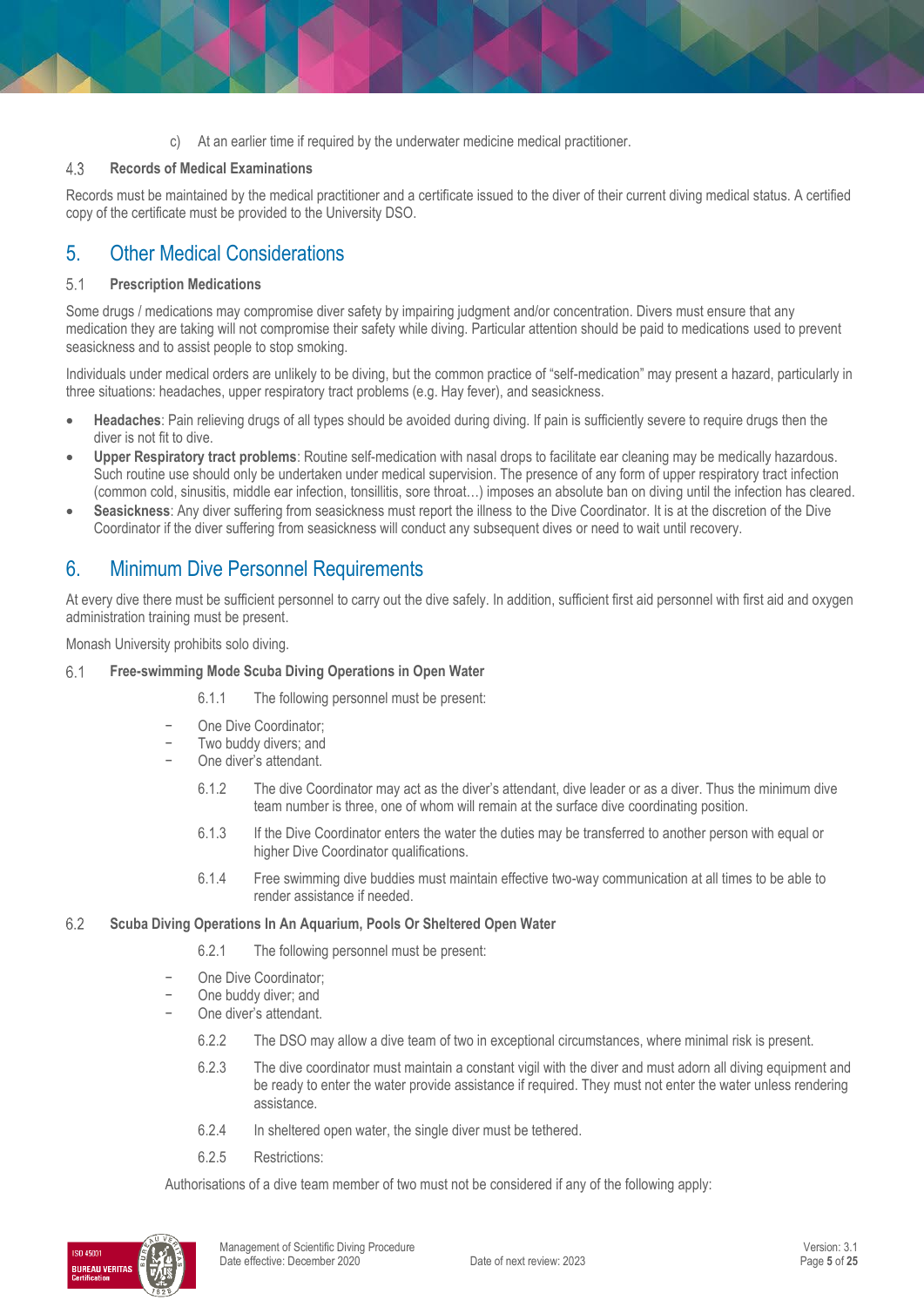- Poor visibility;
- Danger to the diver by currents in the vicinity of the workplace;
- − Risk of entrapment or entanglement of his/her equipment;
- A situation in where a third party assistance is not readily available in an emergency; and
- If the dive is from a boat and the boat cannot be securely anchored or moored.

#### 6.3 **Tethered Mode Scuba Diving Operations for Dive Depths of Up To 21m**

- 6.3.1 The following personnel must be present:
- One Dive Coordinator;
- − One diver;
- − One divers attendant; and
- One standby diver.
	- 6.3.2 The Dive Coordinator may act as either the diver's attendant or the standby diver, thus the minimum dive team number is three, one of whom will remain at the surface dive coordinating position
	- 6.3.3 The diver shall be either:
- a) Secured by a lifeline which is tended by the diver's attendant; or
- b) Secured by a float whose surface float is observed by the divers attendant at all times.
	- 6.3.4 Communication between the diver's attendant and the SCUBA diver must be maintained at all times.
	- 6.3.5 When a diver is tethered to a float line the divers attendant must maintain the ability to recall the diver by means of an agreed signal at all times.

#### 6.4 **Tethered Mode Scuba Diving Operations Exceeding 21m**

- 6.4.1 The following personnel must be present:
- One Dive Coordinator;
- − One diver;
- One divers attendant:
- One standby diver; and
- One standby diver's attendant.
	- 6.4.2 The dive coordinator may act as the diver's attendant or the stand by diver's attendant or carry out other surface duties but must not be the attendant for both the standby diver and the diver, thus a minimum of four people, two of whom must remain at the surface.
	- 6.4.3 The SCUBA diver tethered by a lifeline must maintain the ability to communicate with the divers attendant at all times. If only one diver is in the water voice communication between the diver and the dive coordinator is recommended.

# 7. Monash University New Diver Evaluation Assessments

New divers registering with the DSO or who have not participated in a dive in the previous 6 months must read and comply with the New Diver Evaluation Assessment.

#### $7.1$ **Dive Register**

All persons conducting diving, snorkelling, and/or boating activities must:

- Register on the Dive Register;
- Attend an introductory session with the DSO; and
- Participate in a New Diver Evaluation Assessment if they have not participated in a dive in the past 6 months. The DSO or delegate may then impose restrictions on a diver's activities on the basis of his/her logged experience.

# 8. Diving Reciprocity with other Universities/Organisations

 Where Monash University divers are operating with divers from another scientific organisation or are working under the auspices of the other organisation then Monash University diver/s are bound by that organisation's diving code. In this situation

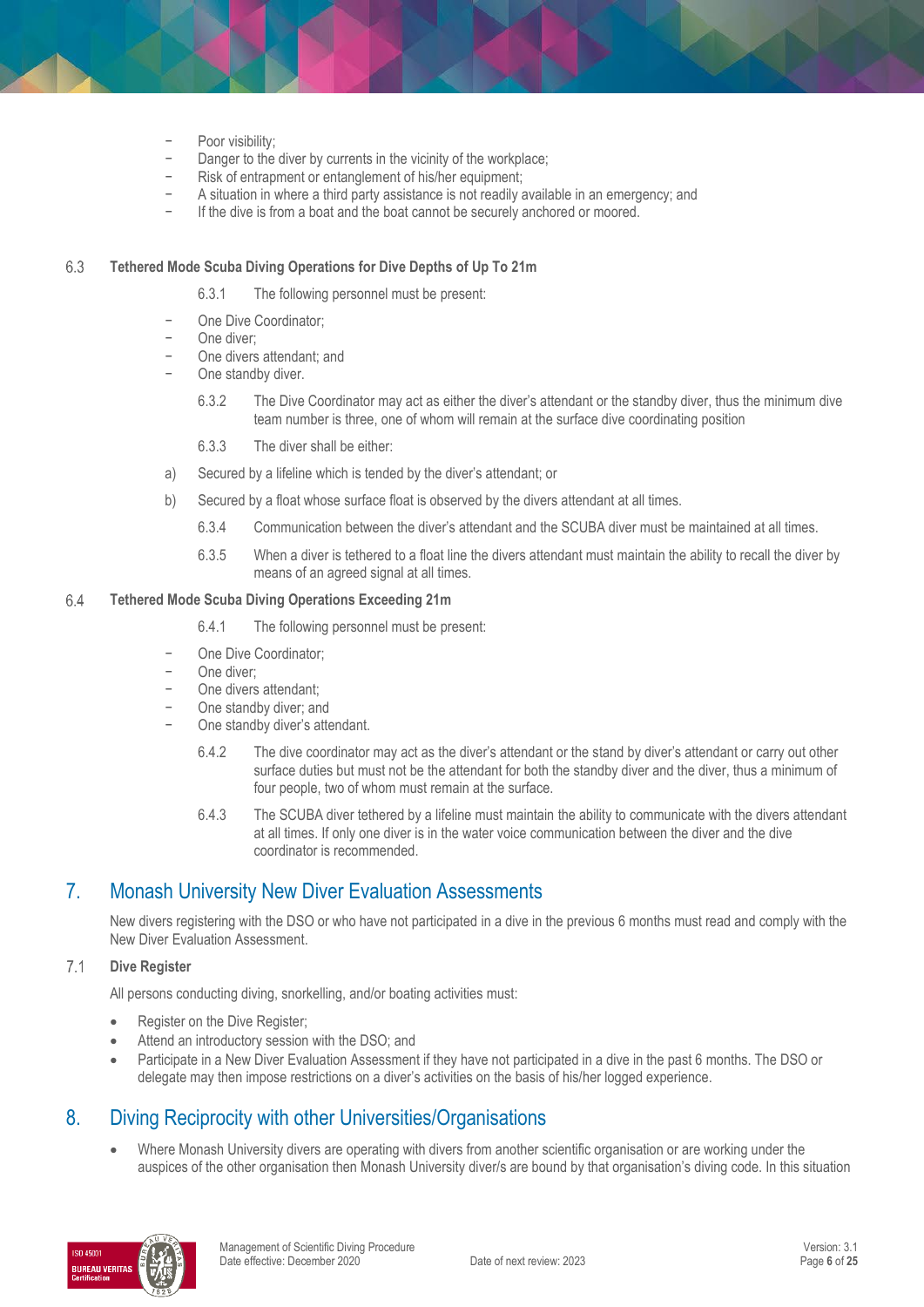they must meet all certification requirements of that organisation, and gain approval to dive from the organisation's Diving Safety Officer (as required by their diving regulations).

- Monash University's DSO must be satisfied that the hosting organisation's diving code is equal to that or exceeds this procedure. Where it does not, the DSO must provide written confirmation to the diver and the organisation of the additional requirements the Monash University diver must adhere to.
- The diver must log any dives conducted into the Dive Log Register as dives may impact their surface intervals, flying after diving and future diving.
- Where Monash University personnel are working with divers from another organisation, but from a Monash University vessel, or on any official Monash University diving operation, then the divers from the other organisation(s) must be registered in the Dive Log Register, meet all minimum requirements of the University, and gain approval to dive from the DSO. All Monash University procedures and forms must be completed in this situation and approval of such activities granted by the DSO.
- It is at the discretion of the DSO to approve any divers with qualifications from an agency that has no established reciprocity with Monash University.

# 9. Equipment

- Diving equipment must comply with the relevant requirements outlined in section 4," Diving Equipment" of AS/NZS 2299.2.
- Prior to entering the water it is the responsibility of individual divers to check that the equipment they are using is in good working order. The divers buddy must also check the equipment is correctly set up prior to use and check it is in good working order.

#### $9.1$ **Minimum Equipment Requirements**

### 9.1.1 SCUBA divers

For SCUBA diving operations, the underwater equipment must include:

- 1. Open-circuit SCUBA with two demand regulators;
- 2. Face mask;
- 3. Swimming fins;
- 4. Snorkel for surface swimming;
- 5. Diver's knife or tool;
- 6. Weight belt with a quick-release closure;
- 7. Submersible pressure gauge for measuring breathing gas pressure in cylinder;
- 8. Wetsuit or protective clothing appropriate for the conditions of work and the temperature of the water;
- 9. Buoyancy compensator of an approved design that is inflatable orally and from a compressed air cylinder;
- 10. A dive computer to measure time elapsed and a diver's depth gauge with a maximum depth indicator; and
- 11. A high visibility signalling device such as a safety sausage.

#### $9.2$ **Personal SCUBA Equipment**

Personal cylinders, regulators and air gauges may only be used if they comply with all requirements as outlined in section 10.3. Personal equipment must be included on the Monash University Diving Equipment Register. Maintenance records for personal SCUBA equipment must be forwarded to the DSO.

#### 9.3 **Maintenance of Equipment and Servicing Requirements**

All equipment used for diving must be well maintained and in good working order. Records of maintenance must be retained by the DSO. Additional specific requirements are as follows:

### **Table 1. Equipment maintenance, testing requirements**

| Equipment                | Minimum testing                                               | <b>Tester</b>                | <b>DSO notification AS/NZS</b> |                                          |
|--------------------------|---------------------------------------------------------------|------------------------------|--------------------------------|------------------------------------------|
| type                     | requirement                                                   | requirement                  | required                       | <b>Standard</b>                          |
| Air cylinders            | Annual (every 12 months),<br>including hydrostatic inspection | Approved service<br>facility | Yes                            | <b>AS/NZS 2030</b><br><b>AS/NZS 2299</b> |
| Regulators               | Annual (every 12 months)                                      | Approved service<br>facility | Yes                            | <b>AS/NZS 2299</b>                       |
| Pressure/Depth<br>gauges | 6 months                                                      | Approved service<br>facility | Yes                            | <b>AS/NZS 2299</b>                       |

# 9.3.1 Faulty equipment

All faulty equipment must be put aside and tagged out with the details of the problem and the owners of the equipment notified.

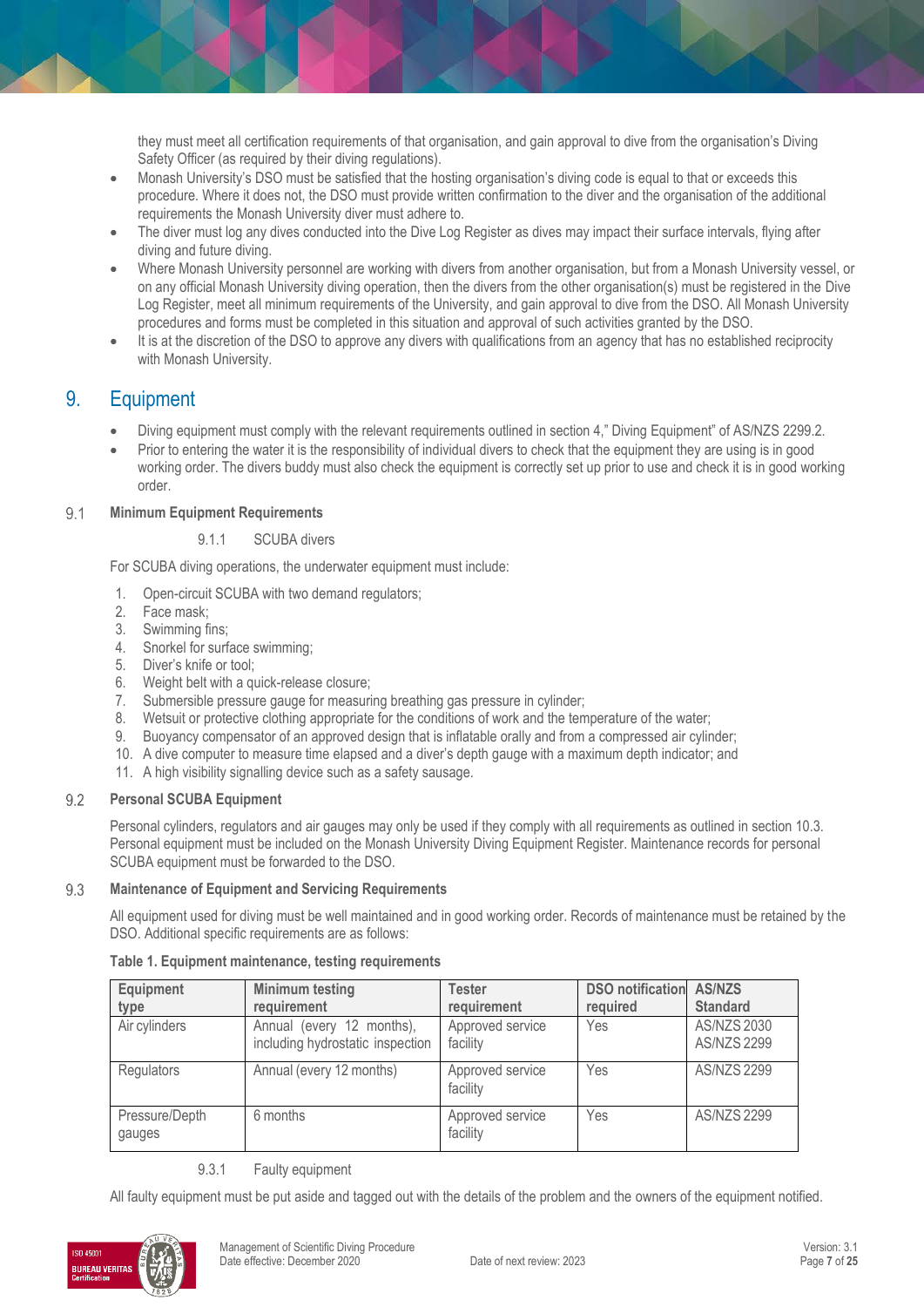#### 9.4 **In-Field Equipment Service**

Staff and postgraduate students wishing to service/repair dive gear in the field must be trained and certified to perform services to the manufacturer's specification for dive equipment and tanks. Therefore, the person must be a certified Service Technician for the brand of equipment being serviced. There is no generic service technician qualification.

#### 9.5 **Communications**

When diving in circumstances in which there is surface support, there must be a means to recall the divers to the surface immediately.

Through water voice communications should be considered.

The Dive Coordinator must ensure that at or close to every dive site there are adequate means of immediate communication with the appropriate land emergency services (e.g. rescue or medical) in the event of an emergency.

#### 9.6 **Marine Wildlife Aversions Equipment**

If the diving operation is to be undertaken in an area where aggressive sharks are known to occur, or if tasks undertaken on the dive could attract sharks (e.g., adding burley to water to catch fish) then extra precautions must be taken. If the risk assessment determines that the use of electronic shark repellents (commonly known as 'shark shields') is required as a hazard control measure, then the Dive coordinator must require their use by each diver.

#### 9.7 **Pneumatic Tools**

Scientific Divers or Visiting Scientific Divers may use hand-held pneumatic tools if they are competent to do so. The air supply for the pneumatic tool must be carried by the diver and must be taken from a source entirely separate from the diver's breathing gas supply. The use of surface supplied air for pneumatic tools is not allowed.

Restricted Scientific Divers and Volunteer Divers are not permitted to use pneumatic tools of any form.

#### 9.8 **Safety Equipment**

### 9.8.1 First Aid Supplies

For every dive operation there must be a first aid kit available (Appendix E). There should be at least 2 litres of vinegar and some cold packs for the treatment of jellyfish stings. Supplies for treatment of bites and stings from other marine wildlife should be available.

# 9.8.2 Oxygen Administration Equipment

Provision of as close as practicable to 100% oxygen via a facemask is recognised as the main first aid procedure for treating diving injuries such as decompression illness, embolisms and shock. The University provides DAN oxygen kits to fulfil this requirement. The kits are to be used by trained operators or under the guidance of suitable qualified diving personnel.

Breathing oxygen should not be seen as a final step in first aid treatment. Improvement in the patient's condition while being treated on oxygen does not negate the need for proper medical assessment by a doctor trained in diving medicine.

It is the responsibility of the Dive coordinator to ensure that the dive operation has sufficient oxygen for treatment of a patient until professional medical treatment can be administered. The Australian Resuscitation Council recommends a minimum oxygen supply of 1500 litres.

#### 9.9 **Additional Equipment**

- 9.9.1 The following equipment may be used provided diver safety is not compromised:
- Underwater slates, measuring tapes, lightweight grids, frames and traps;
- Sledge hammer or hammer to pound in stakes and pickets;
- Small hand tools such as screw drivers, pliers, wrenches, etc;
- − Hand held pneumatic tools (Note A);
- − A small lift bag (Note B);
- Spear guns used under a permit approved by DSO or delegate; and
- Shark Shields (as deemed necessary by the Dive coordinator or diver).

**Note A.** The use of hand held pneumatic tools must be approved by the DSO. All divers must have sufficient training with pneumatic tools. Air for these tools must be taken from a source entirely separate from the diver's air supply. Pneumatic equipment used underwater must be specifically approved for this purpose. Pneumatic tools and equipment must be de-energised before being placed into or retrieved from the water.

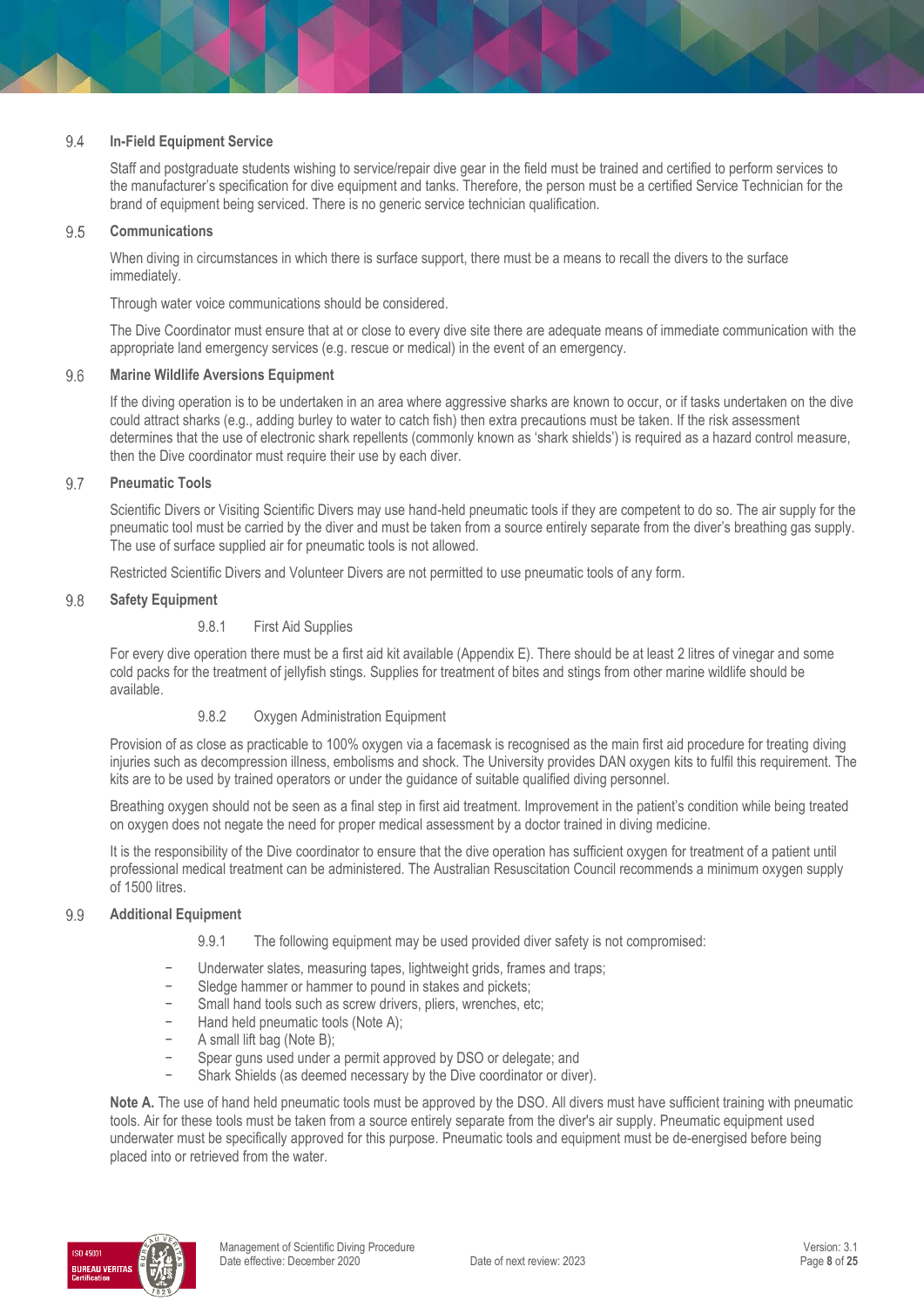**Note B.** The use of lift bags must be approved by the DSO. All divers must have sufficient training with lift bags. Air for filling the bag must be delivered from a source that is not the diver's primary regulator, such as an octopus regulator.

### **University Controlled Compressor Systems**

Users who have not previously used the University's compressors must be given detailed operational and safety inductions, by the staff member responsible for that compressor, before being allowed to fill tanks. A training register of authorised users must be maintained. SWI for filling SCUBA must be posted/made available for compressor areas.

#### 9.11 **Diving at Altitude**

When diving is to be conducted at altitude, the dive plan you follow to maintain proper decompression limits must be adjusted based on your altitude in order to maintain your safety

Most gauges are set up primarily for use at sea level and therefore may need to be calibrated.

Due to the lower atmospheric pressure a diver planning repetitive dives at altitude must wait more than six hours after arriving before descending to depth.

# 10. Pre-Dive Operation Planning

The Appendix B of AS/NZS 2299.2 -*Diving Operations Manual*, should be consulted in conjunction with this section.

#### $10.1$ **Dive Site Registration and Risk Assessment**

New dive programs and dive sites are required to be registered with the DSO. During field activities, the dive coordinator may register new dive sites.

Registration must include the following:

- 1. Risk assessment of the site and the proposed work;
- 2. Emergency protocols and numbers;
- 3. Emergency response plans;
- 4. Exposure, isolation, known or anticipated depth and tidal currents;
- 5. Other hazards as appropriate; and
- 6. Travel aspects including altitude exposure.
	- 10.1.1 Application for Diving and Boating Project

Before the commencement of a Diving Activity, the following documents must be submitted to the DSO and Head of Academic Unit or delegate:

- − Monash University Dive Plan/ Approval form;
- The Dive site registration form;
- − Completed Risk Assessment for Monash University Dive Operations, including Emergency response Plan which must include information on emergency contact procedures, number and length of trips per year (if applicable), proposed areas of operation for the project and confirmation signatures from the supervisor and Head of School and must be attached directly to every Dive Plan for that project;
- − Monash University Induction and Medical Form for Volunteers ( if relevant);
- The Monash University statement of understanding document; and
	- The Monash University SCUBA or SNORKEL Diver registration form.

### 10.1.2 Project Protocol

For every Dive and Boat Project Application a Project Protocol must be attached. The protocol must contain as much information as possible, including an outline of methodology, animals/specimens and materials involved in the project (if relevant), maps of proposed study sites, distance from shore, required boats, etc. An updated protocol must be attached to subsequent applications when necessary. The project proposal is to include an emergency response plan as outlined in section 14.1of this procedure.

### 10.2 Dive Plan

Dives should be planned around the competency of the least experienced diver. Before conducting any diving operations under the auspices of Monash University, the Dive Supervisor/ Principal Researcher for a proposed operation must formulate and submit a dive plan (Form 5), which must include the following in accordance with AS/NZS 2299.2:

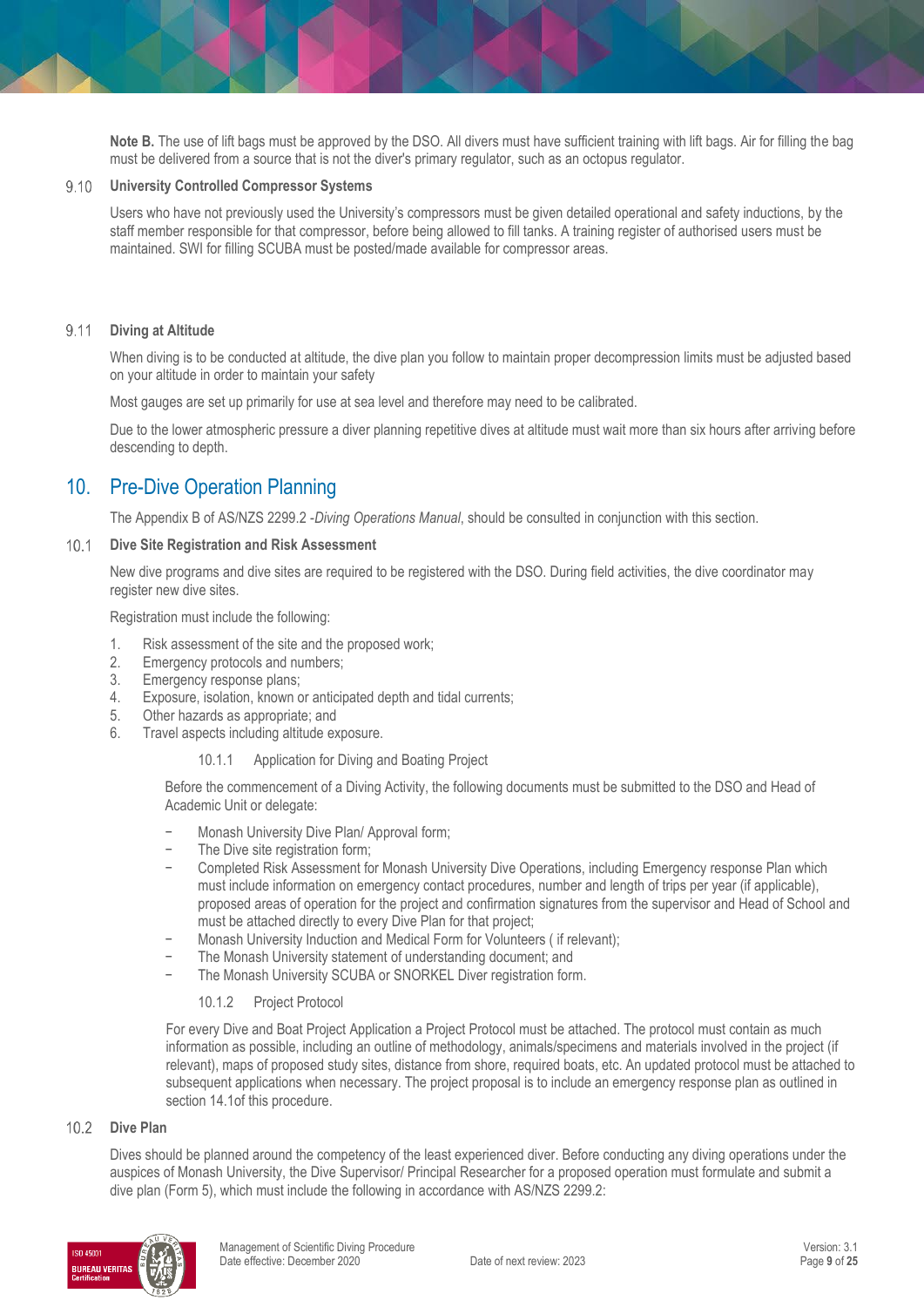- Location of the dive;
- Consideration of surface and underwater conditions and hazards;
- Maximum depth at bottom of dive and estimated dive times;
- Thermal protection required;
- The tasks of all members of the diving team;
- Residual inert gas status of dive team members;
- Decompressions schedules.

### If required:

- Breathing gas supply, appropriate for the dive; emergency procedures to be followed in the event of equipment/system malfunction or an accident;
- Divers' names, medical dates, duties and last dive details;
- Approximate number of proposed dives; and
- Proposed equipment, and boats to be employed.

An Emergency Response Plan, Risk and Hazard Assessment should have been completed for the dive location and attached to the Application for Diving and Boating project. If this has not been done the forms must be attached to the Monash University Dive Plan/ Approval from and Trip Operational Details for approval.

**Important:** The Dive Supervisor/ Principal Researcher must ensure that the Dive Plan and attached forms have been signed by the DSO or delegate at least 1 week before undertaking any diving operation.

#### $10.3$ **Decompression Tables and Dive Computers**

Dive computers and tables are just guides to the physiological process of breathing compressed gases at depths. They do not take into account variations in age, sex, weight, physical conditioning, recent illnesses or injuries etc., of individuals.

- (a) **Decompression Tables.** The DCIEM Air Diving Tables must be used for all diving since they are generally more conservative for repetitive and multi day diving than other dive tables.
- (b) **Dive Computers.** Divers may use dive computers to keep track of or assist with the dive, not to plan or control the dive. DCIEM tables are to be used for both planning and control of the dive. Monash University dive computers must be checked out through the DSO. A Dive Computer User Agreement must be filled out and the diver must understand how to operate the dive computer.

The dive tables and computers are to be used even more conservatively if the diver is subject to conditions which increase the possibility of decompression illness, such as: dehydration, alcohol consumption, and strenuous exercise before, during or immediately after a dive, age, excessive fat tissue, injury, tiredness etc.

#### **Boat/ Shore Dive Requisition Plan**  $10.4$

A plan of proposed area of work must include information on; digital maps of study site/location, distance from shore, Boat Requisition Form (if used), required equipment and qualifications of participants. A minimum of a Restricted Coxswains, Marine Radio Operators Ticket, and Senior First Aid with CPR are required for any boat operator.

# 10.4.1 Off-Campus Activities and Travel Procedure

Details of the risk assessment information in SARAH and safety briefing is to be provided to participants as per the Off-Campus [Activities and Travel Procedure.](https://publicpolicydms.monash.edu/Monash/documents/1935633) Participants details, dive qualifications and signed OHS induction attendance are submitted with the Dive Plan to the Diving Safety Officer (DSO) and Head of School at least seven working days before departure of the field trip. A Dive Trip Checklist must be used to account that all procedures are followed before, during and after a dive operation. The checklist must include; the briefing, field dive log, and debriefing notes.

### 10.4.2 Volunteers on Field Trips Form

Details of the risk assessment information and safety briefing is to be provided to participants . All persons participating on the field trip areinformed of the remoteness, nature and hazards. It is also important that they acknowledge this and their responsibilities and obligations. To this extent the Dive coordinator of the trip must conduct an OHS induction detailing the field trip and have the participants read and sign the a OHS induction induction and the Off Campus [Volunteer](https://www.monash.edu/__data/assets/pdf_file/0007/126178/volunteer-infor.pdf) information sheet

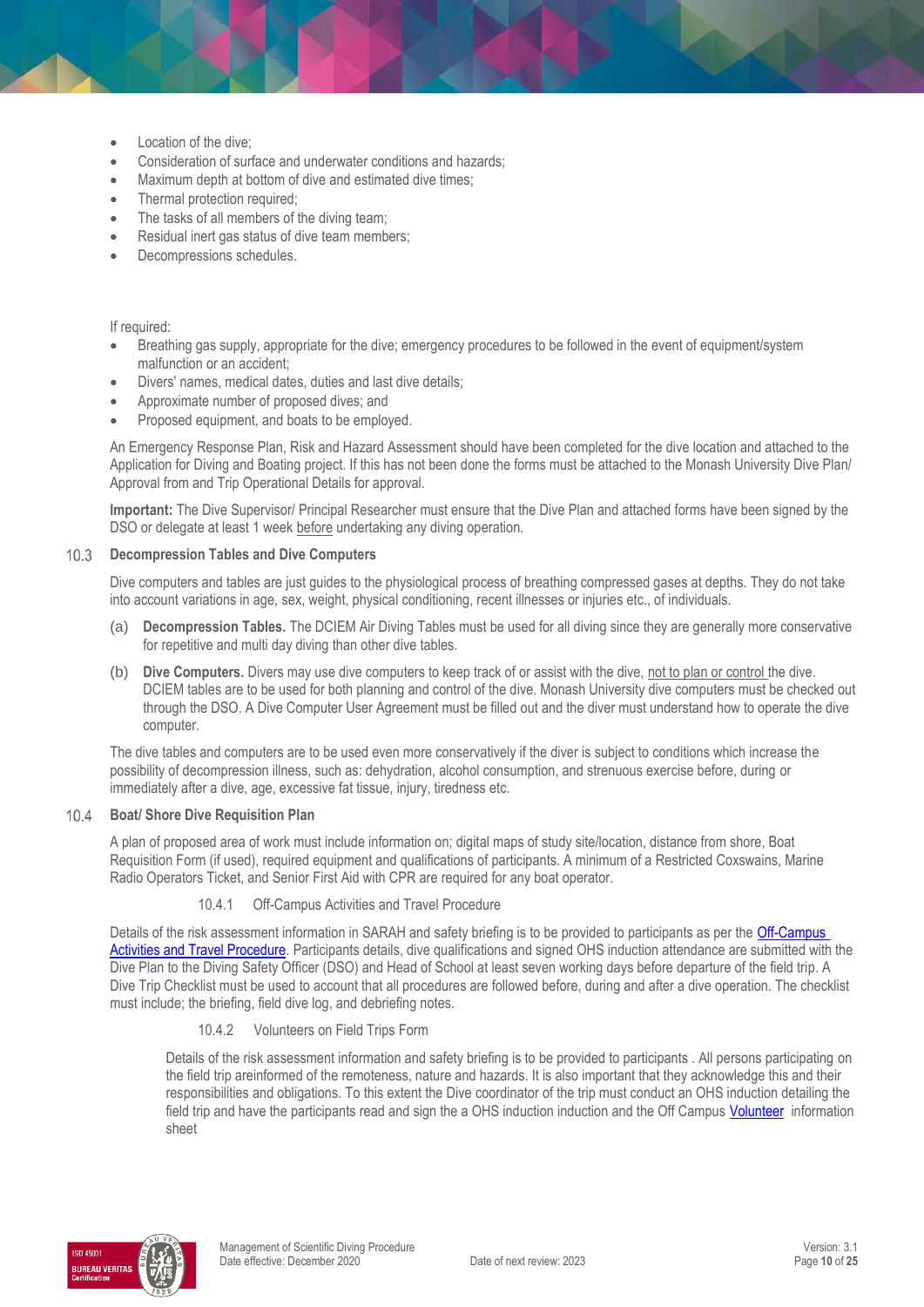# 10.5 Pre-Dive Safety Checks

### 10.5.1 Dive Briefing

It is important for a successful diving operation that each member of the dive team understands the objectives of the dive, that they understand their role and the other members of the dive team's roles in the dive. A dive briefing conducted by the Dive coordinator allows for the exchange of this information. It also allows the Dive coordinator to slightly modify the dive plan due to environmental conditions or the physical condition of any members of the dive team. The dive briefing should include but not be limited to:

- The objectives of the operation;
- − Conditions in the operating area;
- Assignments of each member of the dive team;
- − Review of communications (including any special hand signals, use of slates etc.);
- Any special equipment or considerations;
- − A review of the Risk and Hazard Identification form noting any changes;
- Lost contact procedures, e.g., search for 1 min underwater if no contact, surface to continue search and reunite;
- − Conditions controlling the termination of the dive (time, remaining air supply, etc);
- Review emergency response plan and recall procedures; and
- Soliciting questions to ensure understanding of task and assignments.

10.5.2 Equipment Evaluations

Each diver must ensure that his/her equipment is in proper working order and that the equipment is suitable for the type of diving operation. Each diver must also know the safe operation, capabilities and limitations of any equipment they use.

### 10.5.3 Pre-Dive Equipment Check

For all dives an adequate pre-dive check must be performed on both the diver's and stand-by diver's equipment. The predive checks should include but are not limited to:

- Uninterrupted air flow from tank;
- Zeroing of contents gauge before turning on air supply;
- − Air supply turned on;
- − Contents of tank;
- Leaking hoses and or gauges;
- The operation of the contents gauge;
- The operation of second stages, second stage free-flow, torn mouth piece, etc.;
- Depth gauge reads zero and maximum depth indicator is zeroed;
- − Inflator hose is connected, inflator operation is OK, dump valve operation is OK; and
- Security of tank in BCD harness, etc.

10.5.4 Site Evaluation

The environmental and other conditions: e.g., Weather, visibility, tide, currents, temperature, presence of any other craft etc. should be evaluated on site by the entire dive team.

# 11. Diving Procedures

The following activities are NOT permitted, except in exceptional circumstances, with explicit written permission from the Diving Safety Officer (DSO) and a risk assessment in S.A.R.A.H:

- Diving to depths greater than 30 meters;
- Diving with gas mixtures other than air (including in water decompression using oxygen);
- Diving with closed circuit or semi-closed circuit rebreather equipment;
- Diving with the use of Nitrox, Trimix, Heliox and Surface Supplied Breathing Apparatus (SSBA); and
- Surface supplied breathing apparatus (SSBA) to 30m as part of underwater construction activities including salvage activities.

#### **Normal Dive Procedures**  $111$

Normal dive procedures may contain but are not limited to; when the vessel is on site:

- Dive flag displayed;
- Equipment and environment checks;
- Control devices deployed (float or shot line etc.);
- Dive briefing;

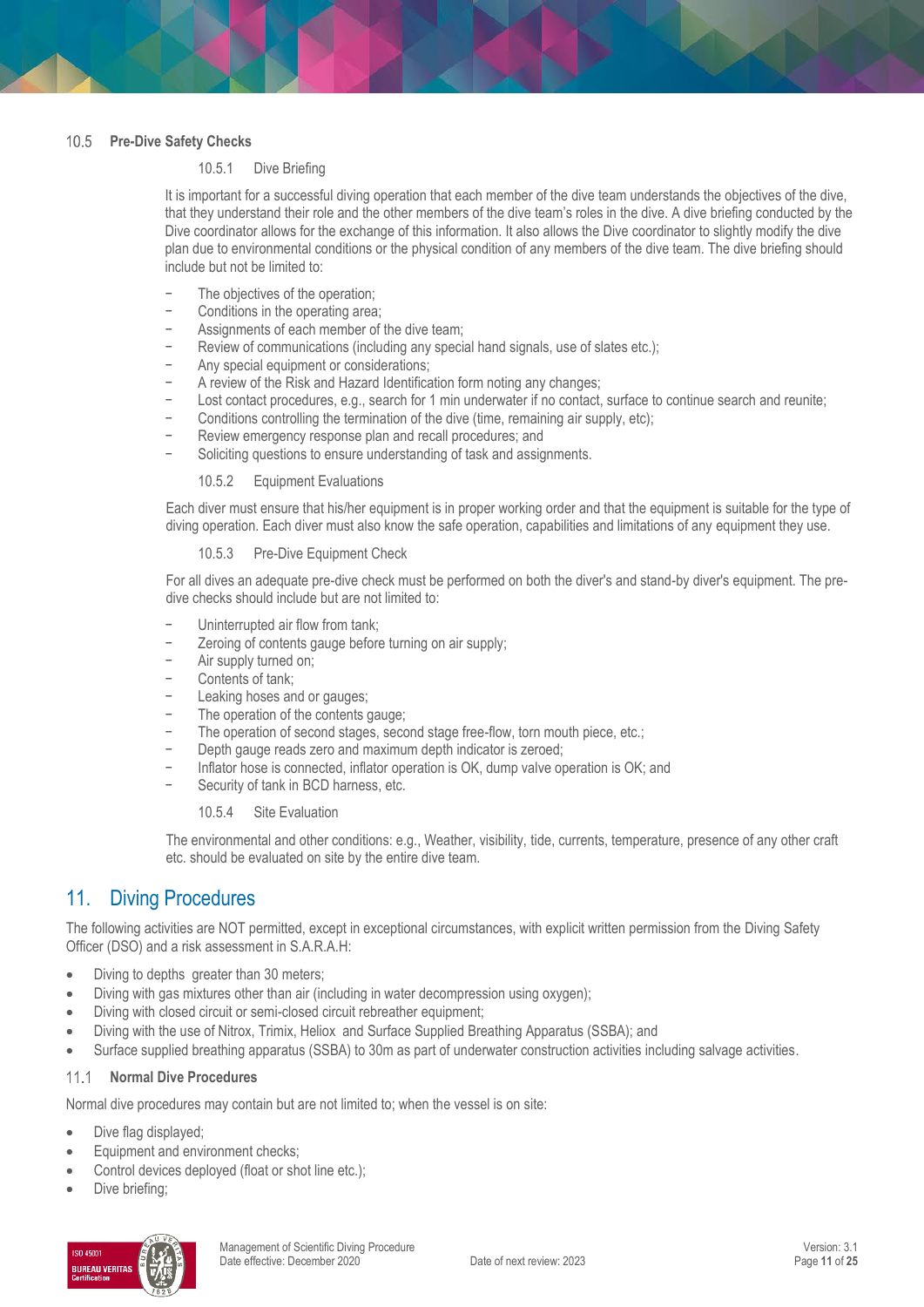- Surface interval, repetitive factor and time in recorded, maximum bottom time established for the dive plus any contingency times for variations in the dive profile;
- Safe entry and checks with buddy;
- Check that the anchor is secure;
- Compare depth gauge readings with other members of the dive team. Any discrepancies must be checked against an accurately measured depth of water;
- Start in-water operation;
- Dive attendant is on constant lookout where the divers are operating and for any external influences on the dive operation;
- Divers attempt to achieve objectives;
- Dive ends, slow ascent (< 9 m/min), Safety stop/s if required;
- Time out, bottom time and maximum depth recorded on a Dive record Sheet;
- Debrief dive;
- Record any problems, divers showing any signs of discomfort after diving must be assessed and treated accordingly. Form 20 may assist with assessment, when in doubt seek outside assistance; and
- Turn in Dive Checklist, Dive record sheet, and login to Dive Log Register and update dives for the day/week or within 7 days from completion of the dive trip.

### 11.1.1 Refusal to Dive

- a) The decision to dive is that of the diver. A diver may refuse to dive, without fear of reprisal, whenever he/she feels it is unsafe for them to make the dive.
- b) The ultimate responsibility for safety rests with the individual diver. It is the diver's responsibility and duty to refuse to dive if, in his/her judgement, conditions are unsafe or unfavourable, or if he/she would be violating the precepts of his/her training or the regulations in this manual.
	- 11.1.2 Termination of the Dive
- a) It is the responsibility of the diver to terminate the dive, without fear of reprisal, whenever he/she feels it is unsafe to continue the dive, unless it compromises the safety of another diver already in the water.
- b) The dive must be terminated while there is still sufficient cylinder pressure to permit the diver to safely reach the surface, including safety stop time with a reserve of 20- 30 bar of air remaining.
	- 11.1.3 Emergencies and Deviations from Regulations

Any diver may deviate from the requirements of this manual to the extent necessary to prevent or minimise a situation that is likely to cause death, serious physical harm, or major environmental damage. A written report of such actions must be submitted to the DSO explaining the circumstances and justifications.

# **Post-Dive Procedures**

# 11.2.1 Post-Dive Safety Checks

After the completion of a dive, each diver must report any physical problems, symptoms of decompression illness, or equipment malfunctions. Divers showing and signs of discomfort after diving must be assessed and treated accordingly. The Monash Diving Emergency Protocols and Field Neurological Assessment test may assist with assessment, when in doubt seek outside assistance.

11.2.2 Flying or Ascending to Altitude after Diving

To minimise the risk of developing Decompression Illness whilst travelling after diving, a diver should have a minimum surface interval of 24 hours before ascending to altitude or flying.

#### $11.3$ **Shore Diving**

In addition to normal dive procedures the following procedures must be followed for diving from the shore:

- A shore party including a diver's attendant must have a communication link to emergency services and monitor divers and their floats at all times;
- Dive sites must be identified with a secured floating device with dive flags attached or at least one of the diving team must be secured to a float line with dive flag attached.
- Access to oxygen resuscitation equipment within 5 minutes of point of entry; and
- When shore diving is being conducted in an environment of strong currents, strong surge and limited visibility, a rescue tender must be on standby;
- Diving restricted to 50 metres from the shore. Greater distances are subject to DSO approval and will require a dive flag; and
- The dive must be terminated in accordance with AS/NZS 2299.2:2015 or the pre-dive plan.

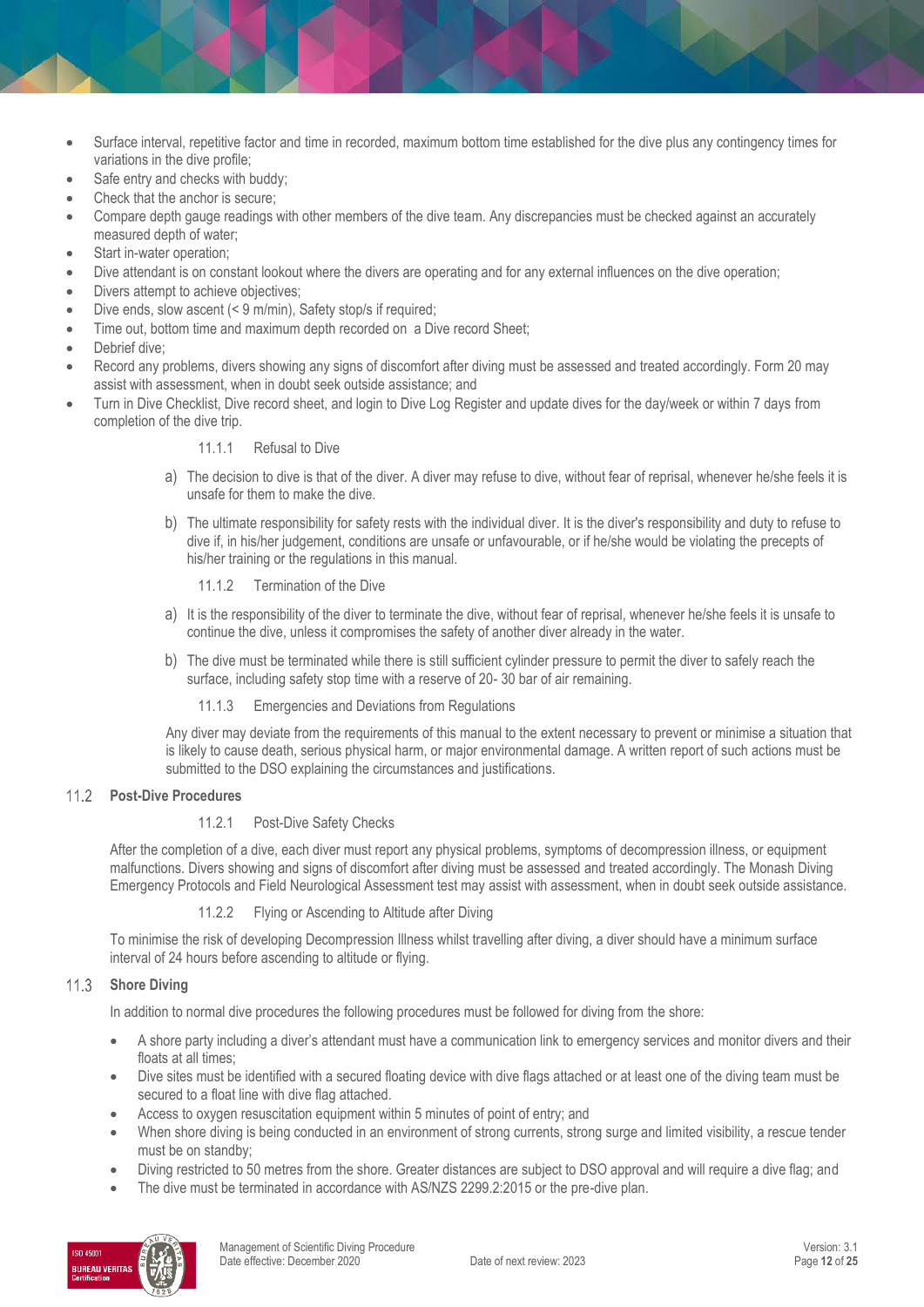#### 11.4 **Night Diving**

Refer to table 2 and section 14 of this procedure for night dive requirements.

#### $11.5$ **Ascent Rates And Stops And Gas Supplies**

### 11.5.1 Safety stops

It is highly recommended that wherever possible, the following planned ascending safety stops be completed at the end of any dive:

- − For no-decompression dives less than 20m depth, a stop at 5 metres for 3 minutes; and
- − For no-decompression dives between 20m and 30 m depth, a stop at 5 metres for 5 minutes.

The performance of safety stops by divers, even after short dives to shallow depths, has been proven to reduce the incidence of decompression illness.

### 11.5.2 Ascent rates

It is highly recommended that wherever possible all divers adopt an ascent rate of not more than 9 metres per minute. Reduction in ascent rate to this speed has been shown to be beneficial in reducing the incidence of decompression illness in divers.

11.5.3 Breathing gas supplies

Every SCUBA diver must carry a sufficient quantity of breathing gas to complete the planned dive plus a reserve supply providing a minimum safety margin 50 bar for all dives.

11.5.4 Remaining cylinder pressure

Dives must be terminated when either diver in a buddy pair reaches a cylinder pressure of 30 bar. Safety stops must still be performed if safe and practical. Any diver returning with less than 30 bar will be required to pay for the tank to be tested. Divers constantly returning with less than 30 bar or running out of air during a dive may lead to the diver being banned from any further diving.

# 12. Risk Management

A Project OHS Risk Assessment and a Dive Site Risk Assessment must be carried out for all Monash University diving operations in accordance wit[h OHS Risk Management Procedure.](https://publicpolicydms.monash.edu/Monash/documents/1935636) The DSO and Dive Coordinator must give special consideration to dives involving any high risk factors. Table 2 details potential diving hazards, their risks and control actions.

The Project Supervisor and DSO must ensure that suitable measures to are put in place to control any risks that have been identified

Once on site, it is the responsibility of the Dive Coordinator for each operation to implement safe control actions identified and conduct day to day risk assessments

Risk assessments should be reviewed as divers gain more experience in the designated sites.

| <b>Risk factor</b> | <b>Hazard</b><br>type      | <b>Control measures</b>                                                                                                                                                                                                                                                                  |
|--------------------|----------------------------|------------------------------------------------------------------------------------------------------------------------------------------------------------------------------------------------------------------------------------------------------------------------------------------|
| Blue water diving  | Pressure,<br>communication | Consult with SDO before considering a project involving this activity.<br>$\bullet$<br>Specialized equipment for assessment of water depth and additional<br>safety protocols are required.                                                                                              |
| Cold temperatures  | Thermal                    | Suitable thickness wet suit, gloves, hood.<br>$\bullet$<br>Cease diving if too cold<br>٠<br>Keep warm prior to dive<br>$\bullet$<br>Reduce dive time<br>$\bullet$<br>Increase length of time between dives<br>$\bullet$<br>Dive coordinator to monitor divers health status<br>$\bullet$ |

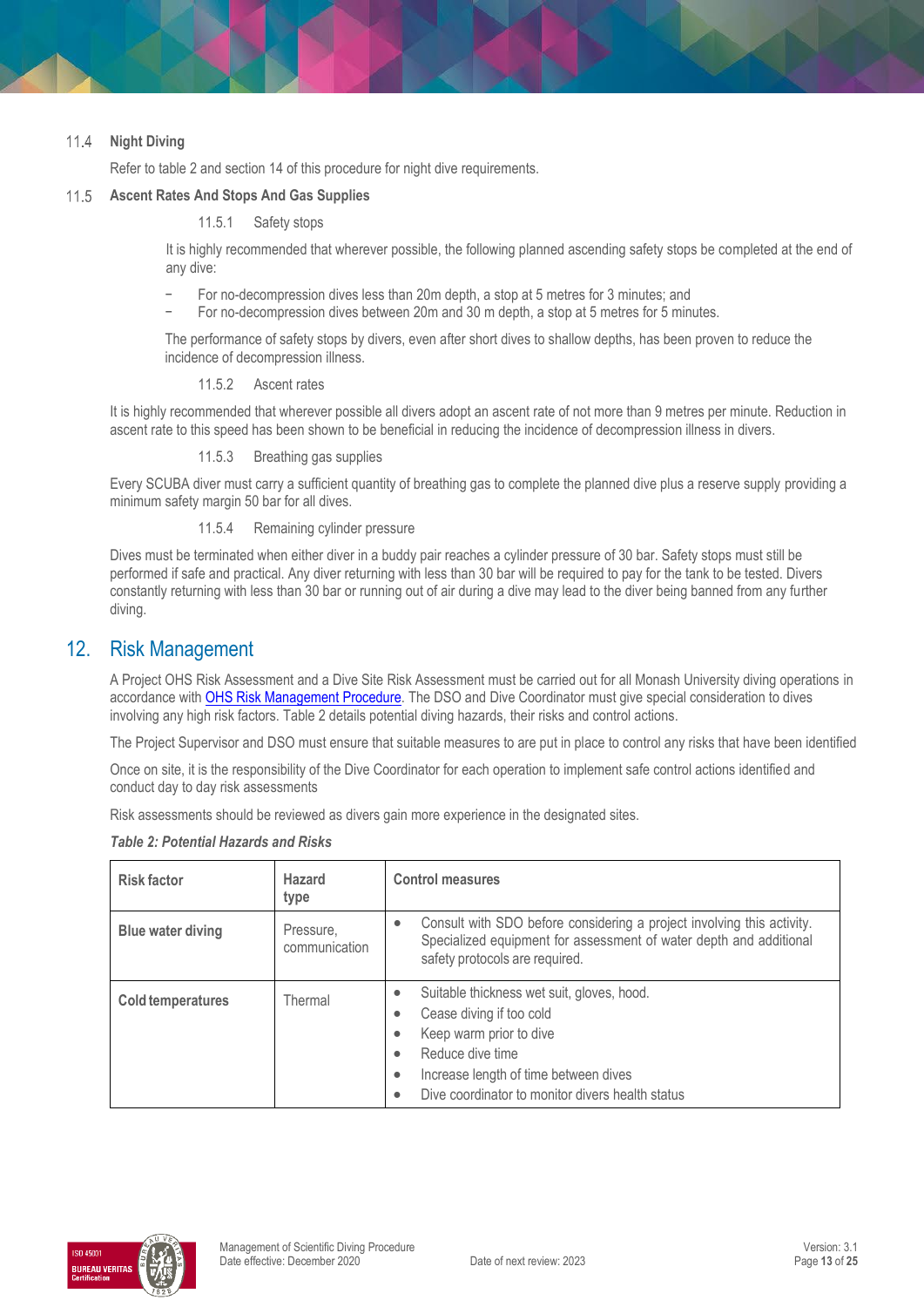| <b>Currents</b>                              | Physical                                            | Tethering to a float or boat<br>$\bullet$<br>Ensure experience boat operator to observe currents and weather<br>$\bullet$<br>patterns<br>Use a current line of >50m length with a 10mm diameter streaming<br>$\bullet$<br>behind the vessel with diving flags (Divers to work up current of the<br>vessel)                                                                                                    |
|----------------------------------------------|-----------------------------------------------------|---------------------------------------------------------------------------------------------------------------------------------------------------------------------------------------------------------------------------------------------------------------------------------------------------------------------------------------------------------------------------------------------------------------|
| Dangerous marine<br>animals                  | Biological                                          | Ensure indication in dive plans<br>$\bullet$<br>Must brief DSO and persons in dive team of first aid procedures for<br>$\bullet$<br>animal related injuries<br>Dives or free dives within 1km of seal colonies must be informed to the<br>$\bullet$<br><b>DSO</b><br>Use of fabricated cages if required<br>$\bullet$<br>Shark repellants (shark pods)/guards<br>$\bullet$<br>Vinegar for stings<br>$\bullet$ |
| Decompression<br>diving                      | Physical -<br>Pressure                              | Not permitted at Monash University unless approved by the DSO. These<br>$\bullet$<br>dives must comply with AS/NZS 2299                                                                                                                                                                                                                                                                                       |
| Deep dives                                   | Physical -<br>Pressure                              | Permission required from DSO if exceeding 18m<br>$\bullet$<br>Dives to depths of > 39m on air are prohibited unless conducted in<br>$\bullet$<br>accordance with AS/NZS 2299.1 & written permission by DSO                                                                                                                                                                                                    |
| <b>Dive profiles</b>                         | Physical -<br>exertion, gas<br>release in<br>blood. | A dive profile which attains maximum depth early in the dive and<br>$\bullet$<br>gradually ascends to shallower depths is recommended<br>Dives that incorporate "rectangular", "reverse" or "saw tooth" profiles are<br>$\bullet$<br>known to expose divers to a higher risks of decompression sickness and<br>should be avoided                                                                              |
| <b>Exercise</b>                              |                                                     | Avoid physical exertion prior to a dive (DCI related to this)<br>$\bullet$<br>Notify DSO/Dive Coordinator if physical exertion will be necessary before,<br>$\bullet$<br>during or after the dive to ensure dive times are calculated correctly                                                                                                                                                               |
| <b>Fatigue contributing to</b><br><b>DCI</b> | Physical -<br>Pressure                              | Divers should not dive with fatigue<br>$\bullet$<br>Dive Coordinator to monitor fatigue<br>$\bullet$                                                                                                                                                                                                                                                                                                          |
| <b>High risk shallow</b><br>dives            |                                                     | Ensure dive flag erected in heavy traffic areas immediately above work<br>$\bullet$<br>site<br>Dive coordinator to minimise dive times to reduce occurrence of DCI<br>Calculate dive times required is diving in shallow water for extended times<br>$\bullet$<br>and present to Dive Coordinator/DSO                                                                                                         |
| Ice and polar diving                         |                                                     | Consult with DSO prior to dives<br>$\bullet$<br>The Australian Antarctic Division guidelines must be followed or those of<br>$\bullet$<br>the organisation through which the project is being conducted as agreed<br>by the DSO                                                                                                                                                                               |
| Inexperienced divers                         |                                                     | Not permitted to dive unless authorised by the DSO<br>$\bullet$<br>Must not do any tusk underwater other than observe<br>$\bullet$<br>Must be paired with a diver with a minimum of 50h experience<br>$\bullet$                                                                                                                                                                                               |
| Live boating                                 |                                                     | Ensure divers avoid propeller<br>$\bullet$<br>Guard propeller<br>$\bullet$<br>Not permitted at Monash University unless authorised by DSO<br>$\bullet$<br>All diver must agree to the practice being conducted<br>$\bullet$                                                                                                                                                                                   |

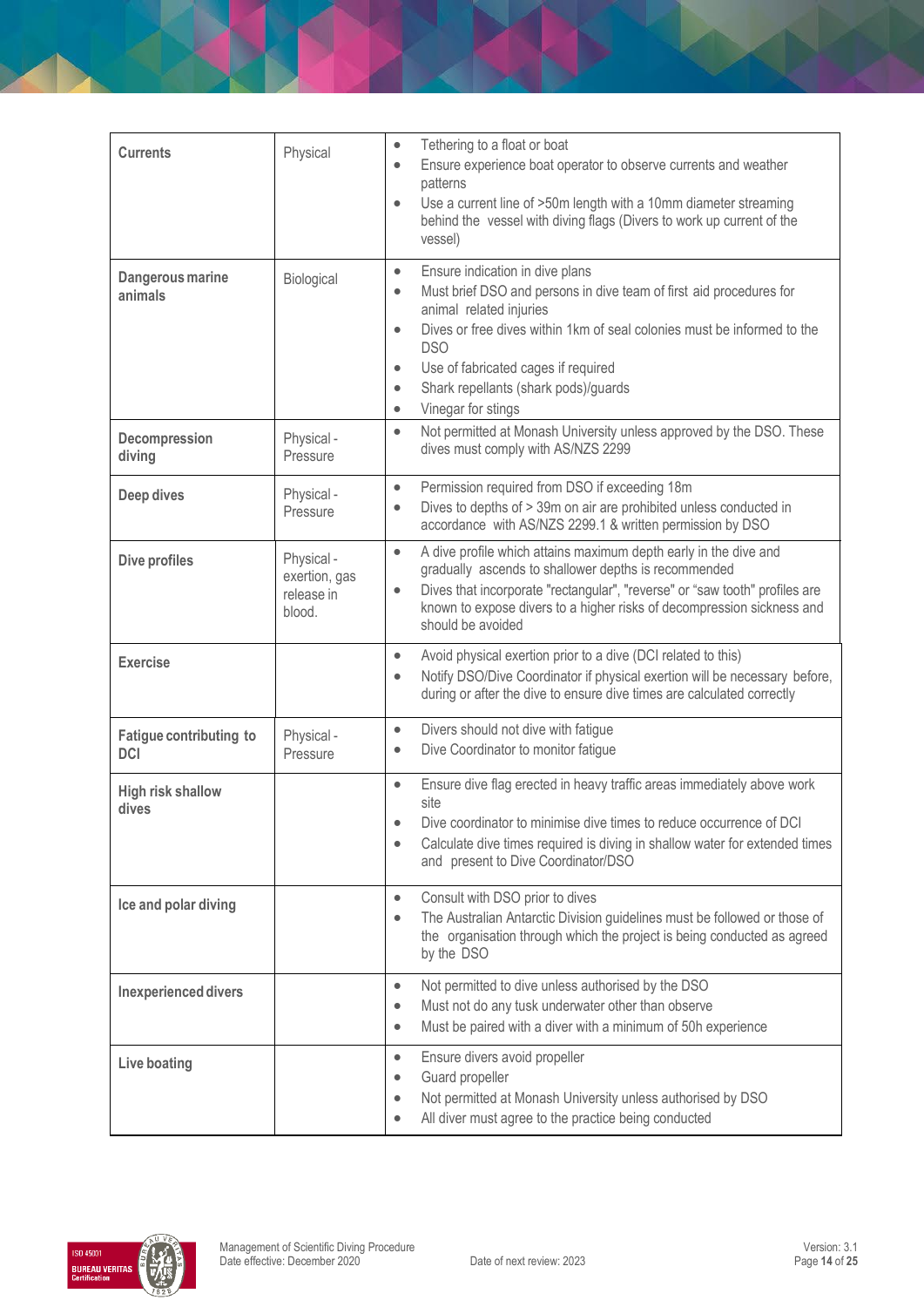| Long dive times<br>inducing DCI/multi<br>day repetitive dives | Reduce dive times<br>$\bullet$<br>Ensure dive plans are viewed by DSO<br>$\bullet$<br>Divers must not spend more than 6hr total time in the water in any 24<br>$\bullet$<br>hour period, whether the tables allow this or not.<br>Divers performing successive multi-day repetitive dives must use the<br>$\bullet$<br>DCIEM dive tables for calculating their no decompression limits on each<br>dive.                                                                                                                                                                                                                                                                                                                                                                                                                                                                                                                                                                                                                                                                                                                                   |
|---------------------------------------------------------------|-------------------------------------------------------------------------------------------------------------------------------------------------------------------------------------------------------------------------------------------------------------------------------------------------------------------------------------------------------------------------------------------------------------------------------------------------------------------------------------------------------------------------------------------------------------------------------------------------------------------------------------------------------------------------------------------------------------------------------------------------------------------------------------------------------------------------------------------------------------------------------------------------------------------------------------------------------------------------------------------------------------------------------------------------------------------------------------------------------------------------------------------|
|                                                               | Divers performing repetitive dives over multiple days must have a 24 hr<br>$\bullet$<br>break from diving after every third day, except where using repetitive<br>dive profiles involving less than three dives per day, in which case a 24<br>hr break must be taken on the fifth day.                                                                                                                                                                                                                                                                                                                                                                                                                                                                                                                                                                                                                                                                                                                                                                                                                                                   |
| <b>Multiple ascents</b><br>increased risk of DCI              | Ascents shallower than 30m must be at a rate of slower than 9m/min.<br>$\bullet$                                                                                                                                                                                                                                                                                                                                                                                                                                                                                                                                                                                                                                                                                                                                                                                                                                                                                                                                                                                                                                                          |
| <b>Night diving</b>                                           | Not recommended. Approval by DSO required.<br>$\bullet$<br>Dive attendant must have a white signaling light<br>$\bullet$<br>Boat must have a working anchor light<br>$\bullet$<br>Flashing strobe must be attached to the anchor line below the surface<br>$\bullet$<br>visible to divers.<br>Exit lights must be erected when exiting from shore<br>$\bullet$<br>Each diver must have a minimum of 1 torch (preferably 2) and a<br>$\bullet$<br>cyalume stick or light, which is visible in a 360 <sup>°</sup> arc;<br>Dives exceeding 18m must be approved by the DSO<br>$\bullet$<br>Only divers with appropriate training may night dive, that is, divers with<br>$\bullet$<br>either recreational advanced, commercial qualifications or an<br>approved scientific diver course. Open water divers are not permitted to<br>undertake night dives;<br>Divers with less than 5 logged night dives should be teamed up with<br>$\bullet$<br>more experienced night divers.<br>Working live or drift diving must not be carried out at night;<br>$\bullet$<br>Night diving should only be conducted in low risk conditions.<br>$\bullet$ |
| <b>Remote dive sites</b>                                      | Any boat operating in remote areas must be equipped with extra fuel<br>$\bullet$<br>and all required radio, safety and first aid equipment, as well as any<br>other items deemed necessary by the DSO or the Dive Coordinator for<br>the trip.<br>For long field trips to remote areas, the Dive Coordinator for the operation<br>must consider availability of the nearest recompression chamber in the<br>event of a diving accident                                                                                                                                                                                                                                                                                                                                                                                                                                                                                                                                                                                                                                                                                                    |
| <b>Strong winds</b>                                           | Only dive in sheltered areas<br>$\bullet$<br>Dive Coordinator to constantly assess weather conditions<br>$\bullet$                                                                                                                                                                                                                                                                                                                                                                                                                                                                                                                                                                                                                                                                                                                                                                                                                                                                                                                                                                                                                        |
| Use of plant and<br>equipment                                 | Users must be trained in the use of plant and equipment.<br>$\bullet$<br>Divers must comply with AS/NZS 2815.2 and use voice<br>$\bullet$<br>communications between surface operators and divers.                                                                                                                                                                                                                                                                                                                                                                                                                                                                                                                                                                                                                                                                                                                                                                                                                                                                                                                                         |

# 13. Emergency Procedures

#### $13.1$ **Emergency Response Plan**

In the event of an emergency it is essential to immediately assist the injured person. To assist with this the Dive coordinator/Principal Researcher should ensure that an Emergency Response Plan exists and is up to date for their area of operation.

# **Incident Reporting Procedure**

Report all incidents on an online Hazard and Incident report found in **S.A.R.A.H** 

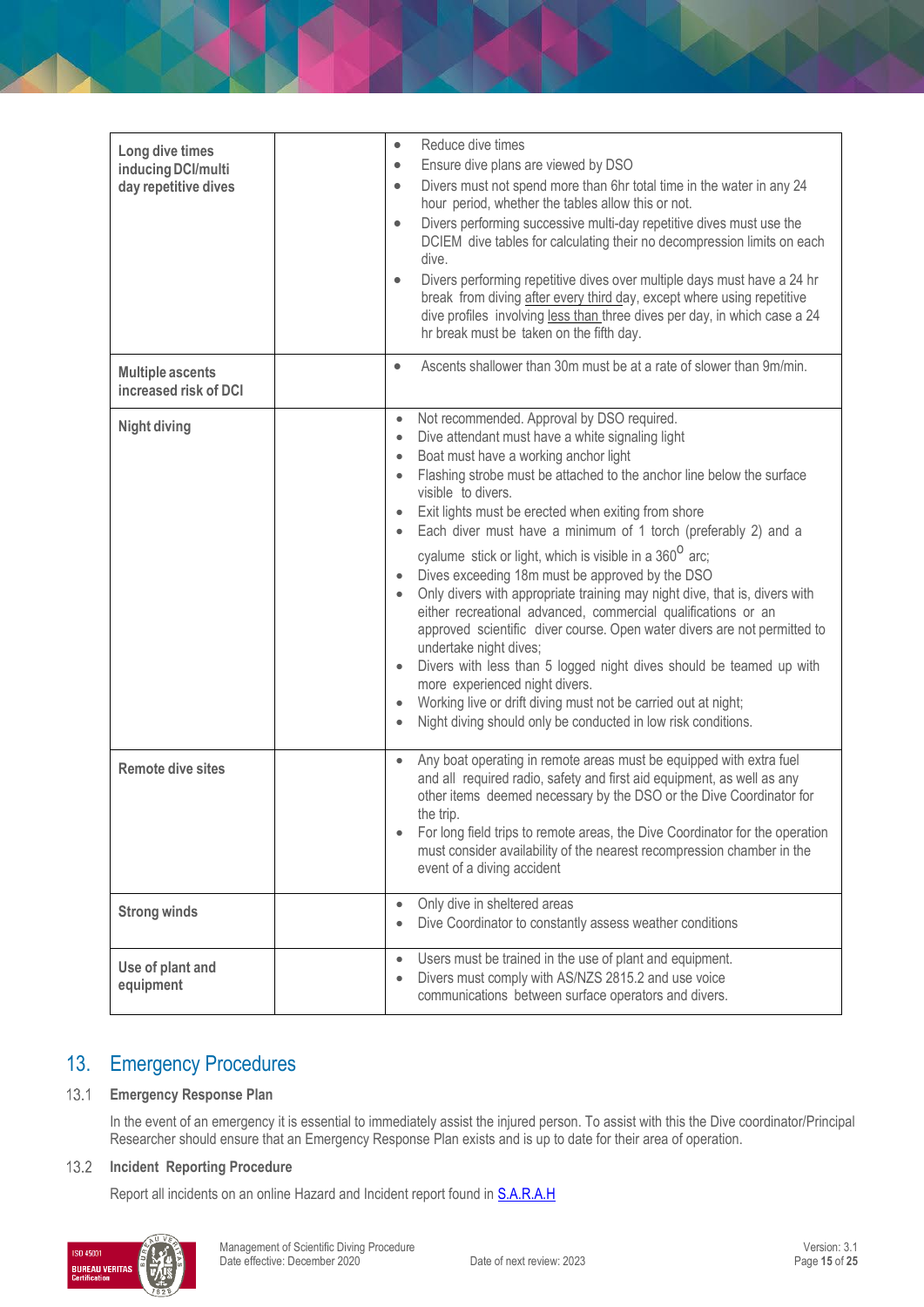- 13.2.1 A summary of events leading up to the incident and the information below is obtained from the person in charge of the activity
- − Address of injured person
- Details of the diving experience of the injured person
	- 13.2.2 Full narrative statements from all persons (including the supervisor, diver and diver's attendant) engaged in the activities who can detain any information pertinent to the occurrence of the incident
	- 13.2.3 Medical reports, in relation to the dive
	- 13.2.4 The condition of the equipment immediately after the incident including appropriate case -
- − Whether cylinder valves were opened or closed and to what extent;
- − Remaining pressures in cylinder;
- Position of the emergency supply valve; and the type of breathing gas used.
- − In any circumstance where equipment was suspected to have malfunctioned the equipment must be tagged/locked out in accordanc[e Isolation of Plant Procedure.](https://publicpolicydms.monash.edu/Monash/documents/1935617)
- In any case where a fatality has occurred, all equipment should be left in the condition it was in at the time of the accident for investigation by the regulatory authorities. Note all gas supplies should be shut off, however a description of the number of turns required to close valves and isolation procedures should be noted in narratives supplied.
- The diver is also required to log the accident in their diving log book.
- − All documentation is required to be sent to OH&S and the DSO immediately.

13.2.5 Accidents Resulting In Permanent Injury, Inability to Dive Or Death.

- − In the case of a fatality or serious accident requiring recompression and/or hospitalization, the Dean, Head of School, the DSO, and Manager OH&S must be notified immediately.
- When the immediate emergency has passed and all necessary steps have been taken to assist the casualty, a detailed record of the incident will need to be compiled as per section 14.2 of this procedure. While details are still fresh in everyone's mind, the Dive coordinator or another member of the team should start making notes, obtain details from other divers, record exact times, etc. (see Incident/Injury Reporting procedure for Diving) immediately proceeding the injury/fatality.

**NOTE:** The Dive coordinator may decide not to recover items if to do so would be unsafe or cause undue delay. Ensure that the Diver's Log Sheet(s) and Log Book are available for the doctor, particularly if recompression is required.

# **Emergency Plan**

The Dive Coordinator for the operation must prepare an emergency response plan for the area of operation.

The Diving Emergency Protocols flow chart may be customised to fulfil this requirement.

 $13.4$ **Missing Diver**

13.4.1 In the event of a missing diver:

- Dive buddy or team must notify the Diver's Attendant of a missing diver, e.g., five or more short blasts on a whistle is the International assistance signal;
- − Diver's Attendant immediately activates their Emergency Response Plan detailing situation and requests assistance; this may include notifying the Volunteer Sea Rescue group, police and DSO;
- Mark last known position of lost diver on GPS and with an emergency marker buoy. NOTE: If any person sights the missing diver, they should maintain visual focus on that position.
- If divers are still in the water, recall divers using onboard communication systems;
- Search should begin where diver was last seen using the emergency marker buoy as reference;
- Search should be conducted in pairs;
- Sink (do not swim) to the bottom to determine effect of current and report to divers attendant immediately;
- Divers involved in search must not subject themselves to risks such as decompression illness; and
- − If the diver is located, proceed with appropriate actions and notify appropriate rescue persons; and follow incident reporting procedures.

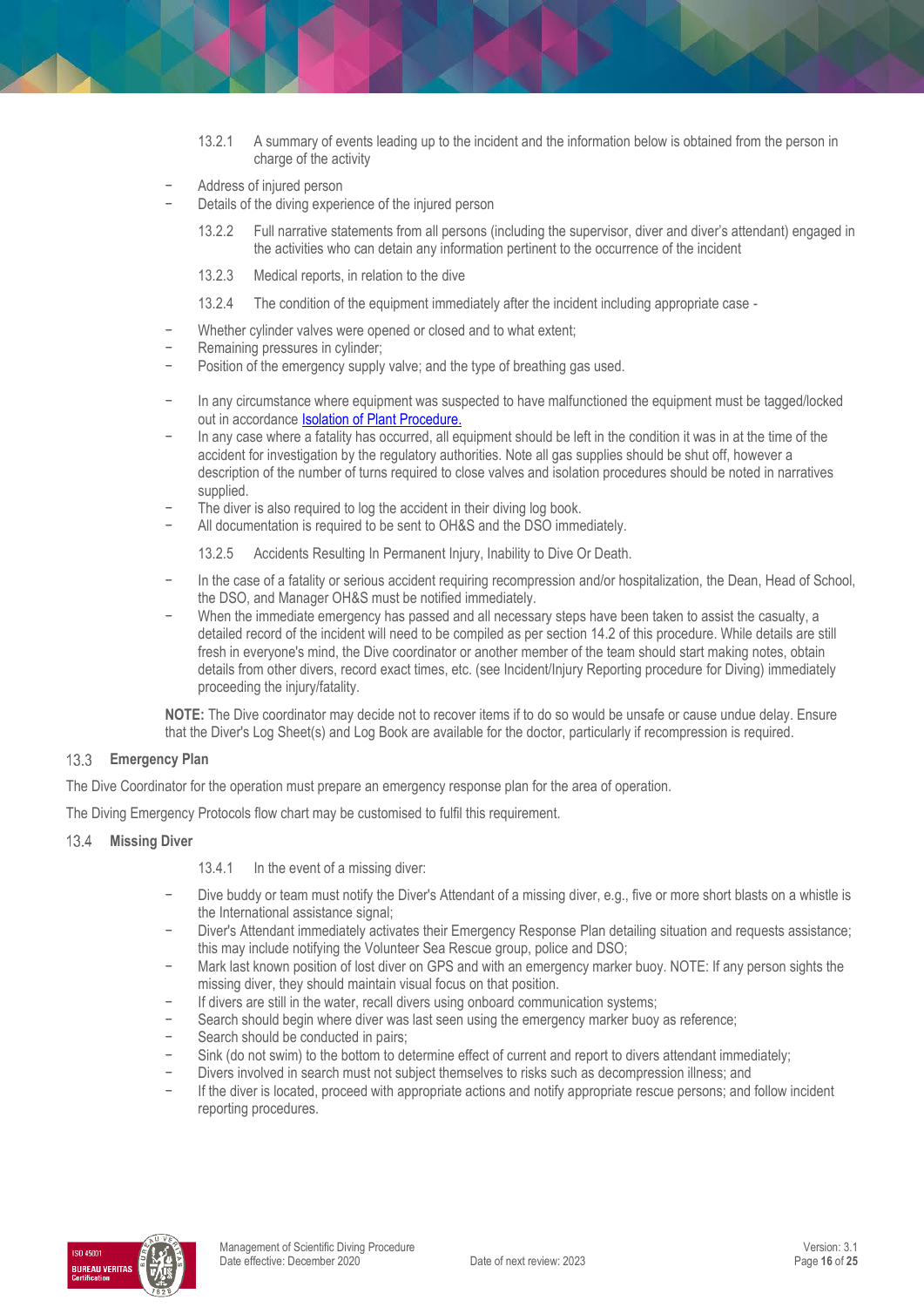# 14. Responsibility for Implementation

#### $14.1$ **Heads of Academic/Administrative Units**

It is the responsibility of the head of academic/administrative unit to ensure that these procedures are implemented in their unit and that satisfactory provisions for health and safety are made for all scientific diving activities organized by their unit. Heads of academic/administrative units must nominate a Diving Safety Officer in writing to oversee implementation all diving activities.

#### $14.2$ **Supervisor**

The supervisor of staff or students has a particular responsibility for safeguarding the OHS of those in their charge. The supervisor can delegate the supervision or training of a staff member or student to a suitably qualified and/or experienced person, as appropriate for the task. The supervisor is, however, remains responsible for ensuring that the staff member or student has received appropriate training and has gained sufficient competency to undertake the task.

# **Diving Safety Officer (DSO)**

The person who has been nominated in writing by the head of academic/administrative unit to oversee the implementation all diving activities.

### 14.3.1 The DSO is responsible for:

- Ensuring that the DSO is informed of all diving activities and approval has been given for all dives;
- − Assisting with the planning, preparation and conduct of scientific diving activities within the Faculty/school;
- − Overseeing the implementation of these procedures, assisting local safety officers in establishing diver competencies, approving dives, maintaining the Dive-Log program and maintaining equipment, facilities and diving information for scientific diving;
- − The appointment of dive coordinators in writing (supporting qualifications must be recorded and maintained); and
- Termination of any dives that may present high risk or be unsafe to divers.

### 14.4 Dive Coordinators

- At all times while a diver is in the water or under pressure in a compression chamber there must be present a dive coordinator appointed by the DSO. The dive coordinator must be familiar with all legislative requirements and AS/NZS2299.2-2015
- This person must be a Monash University staff member or Monash University postgraduate student with the relevant current qualifications and appointed in writing by the DSO.
- The dive coordinator is responsible for ensuring that the dive team operates safely and follows AS/NZS2299.2-2015 and the Management of Scientific Diving Procedure for the duration of the activity.

14.4.1 The Dive coordinator is also responsible for:

- − Appointing a first aider prior to the dive that has Hepatitis B vaccinations in accordance with the Monash First Aid procedures;
- Ensuring that all divers and any boat attendants hold current qualifications outlined in the Management of Scientific Diving Procedure and are competent to perform the required tasks safely;
- − Ensuring that each diving operation is performed in accordance with a predetermined dive plan;
- Briefing the dive team members on dive objectives, hazards and environmental conditions likely to affect the safety of the diving operation prior to the dive;
- − Addressing modifications to diving or emergency procedures;
- Discussing safety control measures with the dive team and any other person participating in the activity;
- − Restricting or suspending any operation considered unsafe;
- − Ensuring that a member of the team completes the Record of Dive for every dive;
- − Notifying the DSO, local Safety Officer and supervisors as soon as practicable of any diving-related incidents or injuries that occurs to any member of the dive team in accordance with the Managing OHS Hazards and Incidents [Procedure;](https://publicpolicydms.monash.edu/Monash/documents/1935623)
- Ensuring all relevant dive equipment has current servicing records/stamps;
- Briefing the master of the dive vessel on the diving activity to be undertaken; and
- Ensuring a risk assessment has been conducted for the dive including a dive site risk assessment.

14.4.2 Ships masters agreement (Hire or contractor)

It is the responsibility of the dive coordinator to ensure the Ship Master agrees to the following prior to any dive:

Ensure they are briefed by the dive coordinator on the dive plan prior to departure;

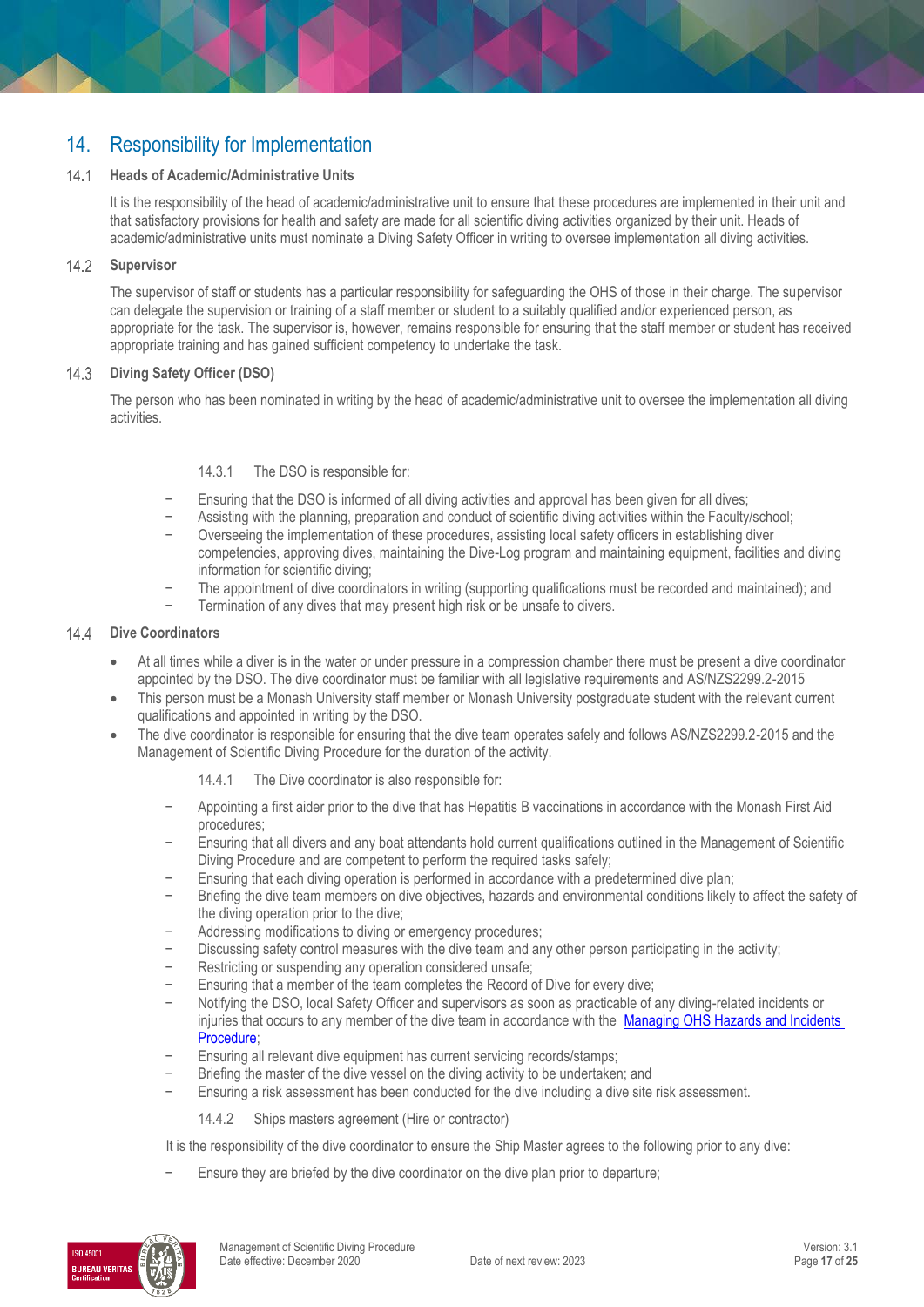- Supervise the launching and retrieval of boats and ensure all relevant operational and safety equipment is on-board before the boat leaves the mother ship or shore;
- − Cancel diving operations if present or anticipated weather conditions would prevent the rendering of assistance or would endanger the vessel and personnel;
- − If required by the dive coordinator, post lookouts, hoist signals, warn approaching vessels and maintain radio communications;
- Ensure that no work is carried out on-board the vessel when diving is in progress if there is any possibility that it could hinder the vessel from rendering assistance in an emergency;
- Ensure that propellers cannot turn whilst divers are near the vessel:
- − Ensure that fishing is not undertaken and that rubbish and sewage is not jettisoned whilst divers are near the vessel;<br>− Fnsure that when diving operations are being carried out that personnel trained in first-aid, oxyg
- Ensure that when diving operations are being carried out that personnel trained in first-aid, oxygen therapy and emergency action are on hand in the event of a diving accident;
- Ensure that sufficient medical oxygen is available for treatment of a diving accident;
- − Must in the event of a diving emergency, assist the Dive coordinator in accessing all outside assistance required; and
- Are competent in the Monash University Scientific Diving Procedure; and
- − Have completed the relevant Monash OHS Induction in accordance with the [OHS Induction and Training Procedure.](https://publicpolicydms.monash.edu/Monash/documents/1935627)

### **Principle Researcher**

Principle Researchers have a duty of care to all participants in the diving operations. They do not have to actively participate in the dive activity, but must:

- Have the knowledge to provide research collection techniques, dive site information, project requirements, protocols, risk assessments;
- Provide support and guidance during the approval process of the application to dive; and
- Monitor the conduct of staff and students and be able to enforce any suspensions deemed necessary by the DSO if there has been a breach in these procedures or any other Monash OHS procedures.

#### $14.6$ **Scuba Divers**

SCUBA divers are responsible for:

- Diving safely within the limits of his/her capabilities and in line with these procedures. If a diver is uncertain about his/her ability to safely undertake any proposed diving task, he/she must notify the Dive coordinator.
- Conducting a functional check of their diving equipment in the presence of the diving buddy or Diver's Attendant;
- Maintaining contact with a dive buddy at all times;
- Surface with at least 50 bar of air remaining in SCUBA cylinder;
- Monitoring air supply and inform buddy at regular intervals of air supply status;
- Not diving with any malfunctioning equipment and report any faults to the Dive Coordinator;
- Maintaining all personal dive equipment and submitting proof of service to the DSO & Dive Coordinator;
- **Ensuring that they are medically, physically, and mentally fit for each dive;**
- Notifying the Dive coordinator as soon as possible of any diving-related injury that occurs to him/her or to his/her buddy diver;
- Maintaining an up-to-date personal dive log book and filling out the Field Record Dive Log form;
- Uploading current certifications and submitting all dives via the Dive Log Register and/or by submitting field records (signed by dive supervisor) for multiple dives;
- Conducting a functional check of his/her diving equipment in the presence of the diving buddy;
- It is the diver's responsibility and duty to refuse to dive if, in his/her judgement, conditions are unfavourable, or if he/she would be violating the precepts of his/her training, or these procedures;
- No dive team member must be required to be exposed to hyperbaric conditions against his/her will, except when necessary to prevent or treat a pressure-related injury;
- No dive team member must be permitted to dive for the duration of any known condition that is likely to adversely affect the safety and health of the diver or other dive team members;
- No diver should enter the water within 12 hours of consuming any alcohol or other intoxicants.

#### $14.7$ **Volunteer Divers**

A volunteer diver is someone who assists on a research dive but is not necessarily directly associated with Monash University. The volunteer diver also does not hold any formal occupational dive qualifications such as a scientific diver or restricted scientific diver qualification. However must supply the DSO with their diving qualifications as outlined in this procedure.

Volunteer divers are responsible for:

Being registered with the DSO;

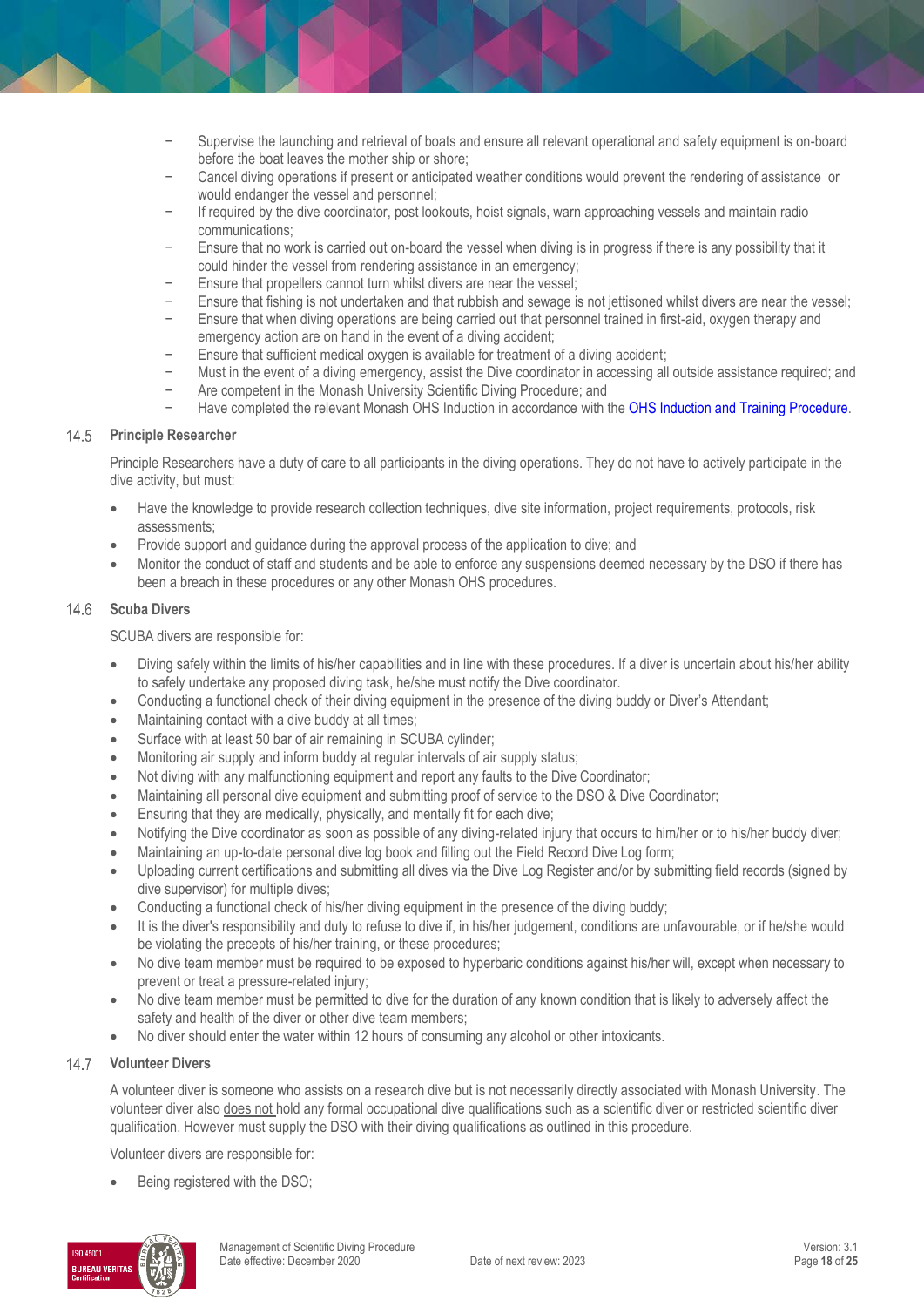- Diving in accordance with the Management of Scientific Diving Procedure;
- Supplying documentation demonstrating that their diving equipment complies with the structural and servicing requirements outlined in these procedures, if they elect to use their own diving equipment and supply these records to the DSO;
- Successfully completing the Monash University New Diver Evaluation assessment; and
- Completing the Monash University induction and [volunteer information sheet.](https://www.monash.edu/__data/assets/pdf_file/0007/126178/volunteer-infor.pdf)

#### $14.8$ **Diver's Attendant**

Whenever a diver goes underwater the diver must be attended by a Diver's Attendant. The diver's attendant must not be engaged in any other task than that of a diver's attendant while the diver is in the water or under pressure.

14.8.1 The Diver's Attendant must be competent and have a working knowledge of:

- − The Dive Plan and associated tasks;
- − Signals in use;
- − Decompression procedures;
- Dive tables in use; and
- Diving plant and equipment in use including all ancillary fittings.

### 14.8.2 Perform the following duties:

- Record the time of descent and surfacing of each diver;
- − Maintain a constant vigil during a dive for divers surfacing at a distance from the boat or dive control position;
- − Assist in the recovery of divers and all equipment and samples from the water;
- − If tending a diver's lifeline or breathing gas hose, maintain the ability to communicate with the diver by means of that lifeline or breathing gas hose; and
- − If a surface –supply compressor is in use, operate same and ensure that all equipment necessary to provide an adequate supply of air to the diver is in good working order.

14.8.3 The Diver's Attendant must **not**:

- Leave the boat at any time, to swim or snorkel, other than in an emergency or when operating in an area which allows two person diving; or
- − Carry out any activities, such as read, sleep or fish, which may divert his/her attention from the responsibilities set out above.

### 14.9 **Boat Operator**

The Boat Operator is a key member of the dive team reporting to the dive coordinator. The Boat Operator must hold the minimum required operating ticket for the survey class of the vessel in use and must operate within the specified limits from shore.

Boat operators must ensure their vessel complies with the [Marine Safety Act.](http://www.legislation.vic.gov.au/Domino/Web_Notes/LDMS/PubStatbook.nsf/f932b66241ecf1b7ca256e92000e23be/b3af367ef42bf4a4ca2577ac0021cf9d!OpenDocument) Boat requirements:

14.9.1 Diving flags

- Ensure the vessel displays a diving flag of size 6 of the International Flag A Code or not less than 750 mm in length and not less than 600 mm in width. (the flag may be displayed from a buoy. If displayed from a buoy, the flag must not be less than 300 mm in length and 200 mm in width.)
- Ensure the flag is visible to all vessels operating in the area.

14.9.2 Night dives

- Ensure the vessel is equipped with lights visible to 200m.
- − During night time a boat must show the International lights to indicate that "a vessel is restricted in her ability to maneuver". These are three lights in a vertical line, the top and bottom are red and the middle one is white.
- The diver's boat should also show other appropriate lights such as an anchor light.

14.9.3 Personal Flotation Devices (PFD)

- Ensure PFDs meet Australian standards;
- Ensure all occupants wear PFDs unless they are wearing or in the process of donning or removing diving equipment.

14.9.4 Other safety devices

- Ensure the vessel is equipped with a propeller protector/prop guard.
	- 14.9.5 Operator requirements:

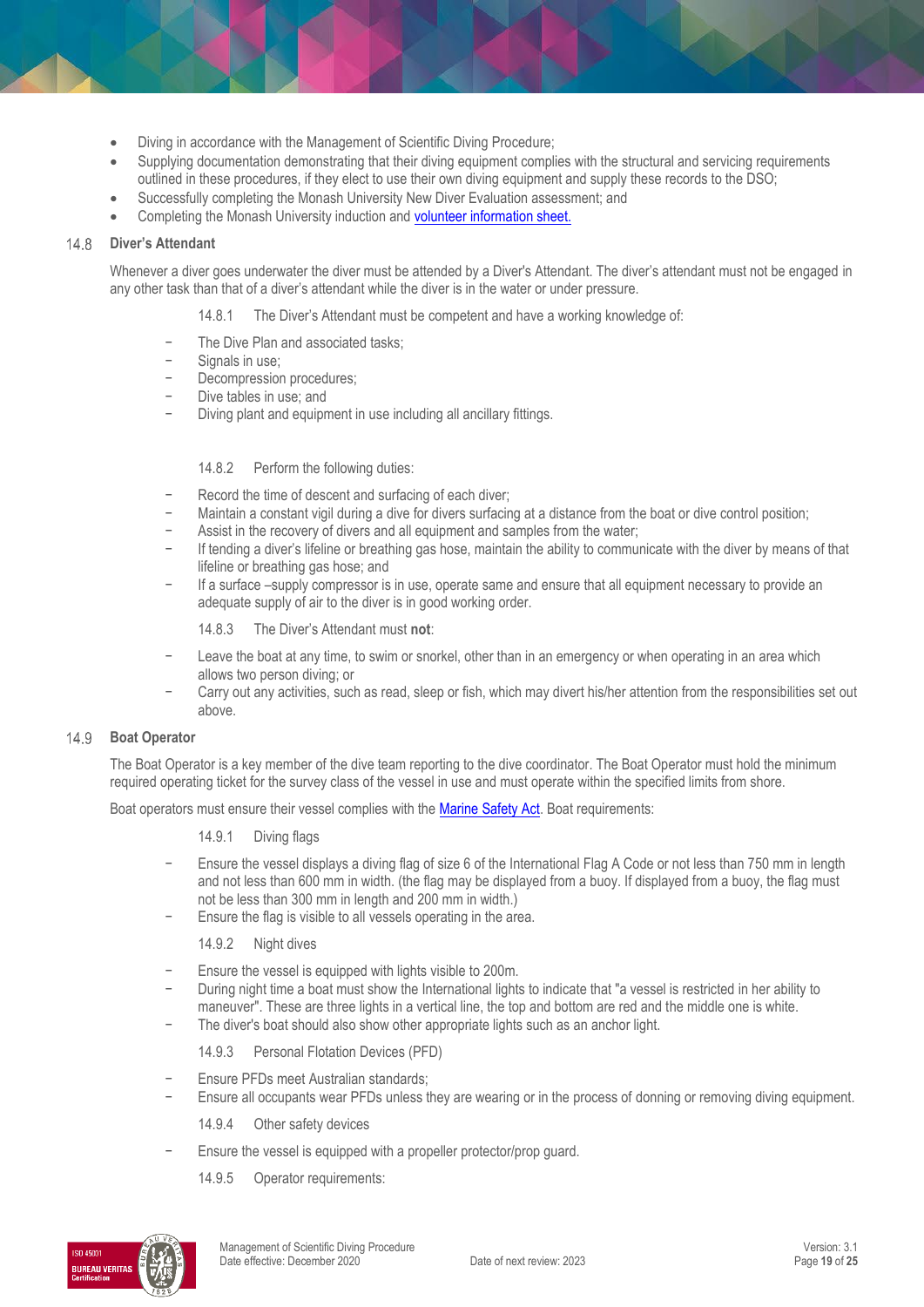- Ensure fuel is adequate for the trip;
- Ensure that the boat is trimmed for operation and all equipment is stowed safely;
- Have a good working knowledge of the vessel;
- Be ready and able to give assistance quickly and efficiently in an emergency if required;
- Maintain position at the dive site, usually by anchoring;
- − Maintain radio communications with the research station, mother ship or shore when required;
- Maintain surveillance of the vessel and be in a position to react to any changes in its soundness;
- − Constantly monitor atmospheric and sea conditions and be in a position to recall divers should adverse conditions threaten the safety of the vessel or the recovery of the divers; and
- − Read and understand the Monash University Emergency Response Plan for diving and boating operations.

14.9.6 All diver and boat attendants should know that:

Most incidents, diver distress and panic situations occur at the surface, not underwater;

- − If a diver surfaces away from the work site, well within the planned dive time, he may not be immediately missed, and there will be less search effort than if he is overdue.
- Depending upon surface conditions, the occupants of the attendant boat may be able to follow the diver's bubbles and keep track of his/her whereabouts. The use of a site marker is highly recommended.
- Due to the diver's low position in the water; although at times he/she may be able to see the attendant boat or mother ship, it does not follow that persons in those vessels will see him/her. In conditions where this is possible the diver must carry a device such as an inflatable "safety sausage", whistle, etc.
- Searchers in a small boat are unlikely to hear a whistle with the motor running. If it is known that the divers carry whistles, searchers should stop the motor at frequent intervals.

# **Persons Participating in Diving Activities Coordinated By External Organisations**

Persons participating in diving activities managed and/or coordinated by an external organisation must:

- Seek approval for the activity from the DSO at least 4 weeks prior to the activity occurring;
- Ensure that the diving activities fully comply with the relevant local legislation, regulations and codes of practice; and
- Ensure they meet the qualifications of a Restricted Scientific Diver

# 15. Tools

The following tools are associated with this procedure:

- Monash University New Diver Evaluation Assessment (to be developed and hyperlinked)
- Monash University SCUBA Diver Registration (to be developed and hyperlinked)

# 16. Records

For OHS Records document retention please refer to:

[OHS Records Management Procedure](https://publicpolicydms.monash.edu/Monash/documents/1935642)

# **DEFINITIONS**

| <b>Key word</b>           | <b>Definition</b>                                                                                                                                                                                      |
|---------------------------|--------------------------------------------------------------------------------------------------------------------------------------------------------------------------------------------------------|
| Atmospheres Absolute:     | Atmospheres absolute is the combination of atmospheric pressure and hydrostatic pressure.                                                                                                              |
| <b>Blue Water Diving:</b> | Bluewater diving is defined as diving in open water where the bottom is generally greater than 60m<br>deep. Such diving requires special training and the use of multiple- tethered diving techniques. |
| Bottom Time (BT):         | The total elapsed time from when a diver leaves the surface to the time (next whole minute) at which<br>the final ascent to the surface is commenced, measured in minutes.                             |
| <b>Breathing Hoses:</b>   | Hoses attached to a regulator to supply breathing gas to the diver and operate at near ambient<br>pressure.                                                                                            |

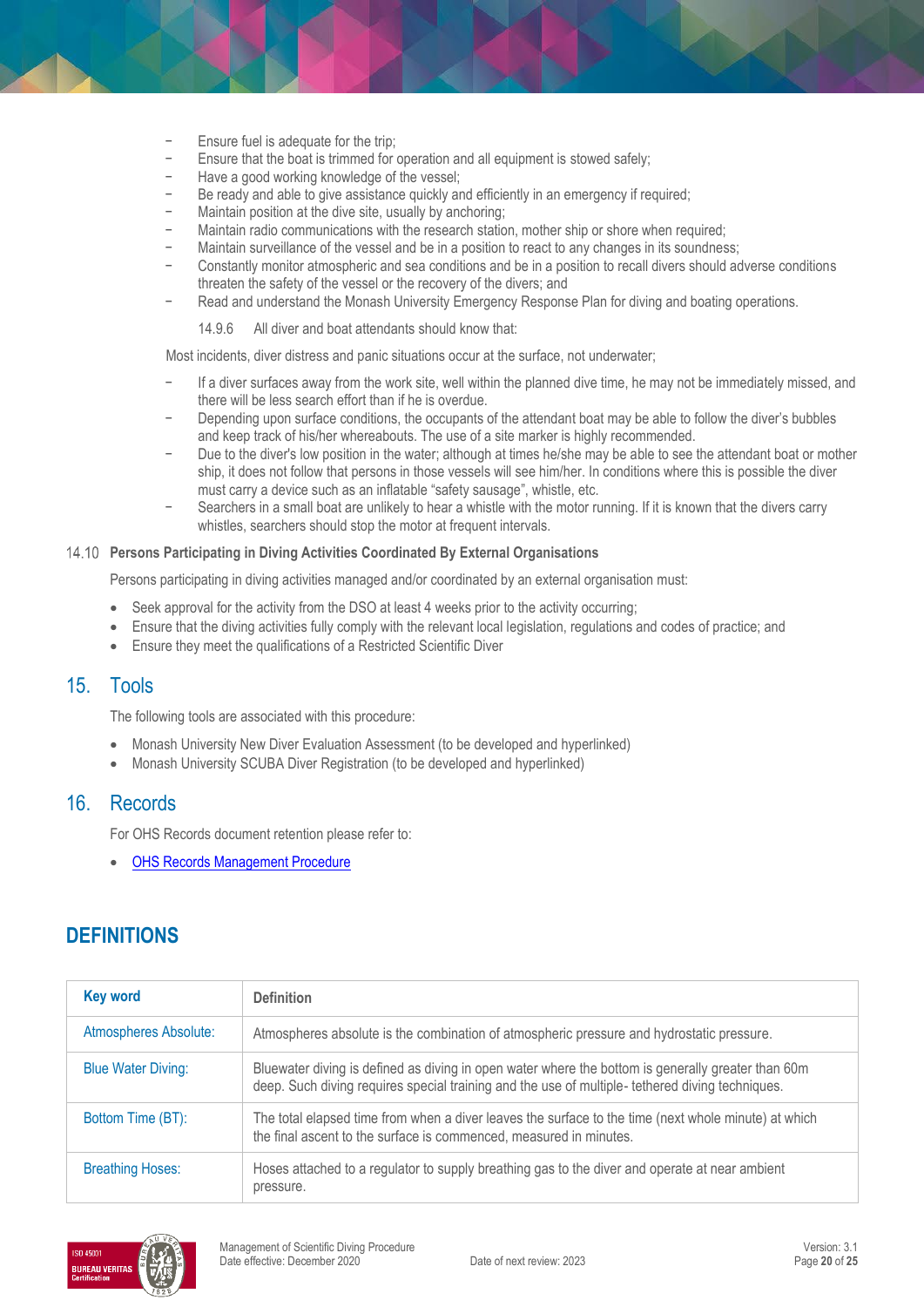| <b>Buddy Diver:</b>                         | A member of a group of two or three divers.                                                                                                                                                                                                                                                                             |
|---------------------------------------------|-------------------------------------------------------------------------------------------------------------------------------------------------------------------------------------------------------------------------------------------------------------------------------------------------------------------------|
| <b>Buoyancy Control Device</b><br>$(BCD)$ : | A buoyancy compensator (or buoyancy control device, BC or BCD) is worn by divers to provide<br>lifesaving emergency buoyancy both underwater and on the surface. It also provides the ability to<br>adjust and control the diver's overall buoyancy and control whilst descending, remaining at depth and<br>ascending. |
| <b>Competent Person:</b>                    | A person who through training, qualifications or experience (or a combination of these), has acquired<br>the knowledge and skills to enable them to perform specified tasks safely.                                                                                                                                     |
| Compression<br>(Recompression)<br>Chamber:  | A pressure vessel at the surface designed and equipped for human occupancy which enables<br>persons to be subjected to increased pressure for therapeutic, decompression or training purposes.                                                                                                                          |
| DRDC:                                       | The Defence Research and Development Canada formerly known as DCIEM.                                                                                                                                                                                                                                                    |
| <b>DCIEM Tables:</b>                        | Decompression tables developed by DRDC. These tables are to be used for all diving operations.                                                                                                                                                                                                                          |
| <b>Decompression Illness</b><br>(DCI):      | A generic term for acute illness resulting when pathological consequences arise from decompression.<br>This term covers the condition known as 'decompression sickness' (also known as 'bends') and<br>arterial gas embolism, but does not include barotrauma of ascent.                                                |
| <b>Decompression Schedule:</b>              | A specific decompression procedure for a given combination of depth and bottom time as listed in a<br>decompression table; it is normally described in terms of maximum depth (MSW) and bottom time<br>(minutes).                                                                                                       |
| <b>Decompression Stop:</b>                  | The specified length of time which a diver must spend at a specified depth to allow for the elimination<br>of sufficient inert gas from the body to allow safe ascent to the next decompression stop or the<br>surface.                                                                                                 |
| <b>Dive Controlling Position:</b>           | A single designated location on the surface, adjacent to where a diver enters the water, from which<br>the diver's safety is monitored.                                                                                                                                                                                 |
| Dive Leader:                                | A person in charge of a specific part of a diving operation.                                                                                                                                                                                                                                                            |
| Diver:                                      | A person who has Australian recognised diving qualification and performs diving work underwater.                                                                                                                                                                                                                        |
| Diver's Attendant:                          | A person who remains at the surface during a dive, maintains a constant vigil of the diving operation<br>and assists the divers entering and exiting the water and meets the requirements set out in Section<br>15.9 of this procedure.                                                                                 |
| Dive Coordinator:                           | The dive coordinator is a person appointed by the DSO who is responsible for coordinating any dive<br>and is responsible for the dive team safety (AS/NZS2299.2-2002).                                                                                                                                                  |
| <b>Diving Program:</b>                      | One or more dives that are related by purpose, place or time to form a series.                                                                                                                                                                                                                                          |
| <b>Diving Safety Officer:</b>               | Diving Safety Officer is the person responsible for overseeing the implementation of the scientific<br>diving, boating and snorkelling activities within a faculty/division and meets the requirements set out in<br>Section 3.1 of this procedure.                                                                     |
| <b>Diving Team:</b>                         | Divers and support personnel operating together.                                                                                                                                                                                                                                                                        |
| <b>Diving Work:</b>                         | Work in which diving is conducted using underwater breathing apparatus, including work by the dive<br>team in direct support of the diver.                                                                                                                                                                              |
| <b>Effective Bottom Time</b><br>$(EBT)$ :   | For a diver carrying out repetitive diving, the bottom time calculated after taking into consideration the<br>residual nitrogen from previous dives.                                                                                                                                                                    |
| <b>Effective Depth:</b>                     | For a dive at altitude, the depth of an equivalent dive at sea level.                                                                                                                                                                                                                                                   |

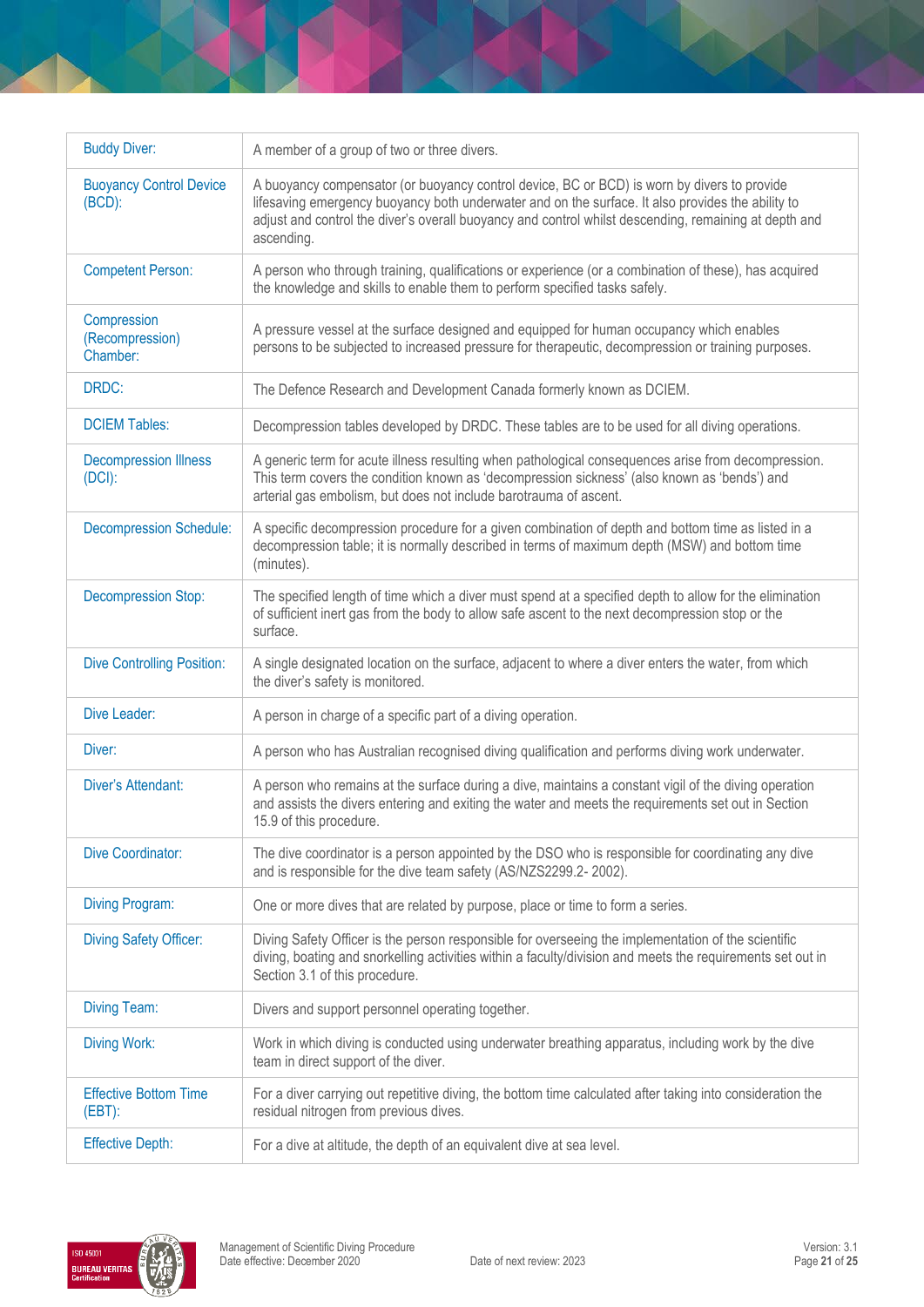| <b>Enriched Air Nitrox</b><br>$(EANX)$ : | EANx is air that has been enriched so that it contains more than 21% oxygen. The 'x' refers to the<br>percent of oxygen contained in the nitrox mix. E.g. EAN36 contains 36% oxygen and EAN50 contains<br>50% oxygen.                                                                                                                                                               |
|------------------------------------------|-------------------------------------------------------------------------------------------------------------------------------------------------------------------------------------------------------------------------------------------------------------------------------------------------------------------------------------------------------------------------------------|
| <b>Equivalent Air Depth</b>              | The EAD for an EANx dive is an adjusted depth that accounts for the reduced nitrogen in enriched air.<br>Each EANx mix has a different set of EADs. These values can be taken from a Diving Science and<br>Technology (DSAT) table, or determined using the formula: EAD= [(1-FO2) x (D+10)/0.79] - 10;<br>where $FO2$ = fraction of oxygen in the mix and $D =$ depth (in metres). |
| <b>Exceptional Exposure</b><br>Dive:     | A dive where the maximum recommended dive time for a particular depth (shown by the limiting line<br>in decompression tables) is exceeded by a diver at that depth.                                                                                                                                                                                                                 |
| <b>Float Line:</b>                       | A buoyant line connecting the diver to a highly visible float on the surface of the water enabling the<br>approximate location of the diver to be known at all times.                                                                                                                                                                                                               |
| Lazy Shot (Also See Shot<br>Rope):       | A rope running vertically from the surface (dive coordinating position) to an attached weight, hanging<br>free and positioned off the bottom or worksite. The rope is marked with depth graduations to facilitate<br>decompression stops at the correct depth.                                                                                                                      |
| Lifeline:                                | A line attached to a diver, which is capable of being used to haul the diver to the surface.                                                                                                                                                                                                                                                                                        |
| <b>Limiting Line:</b>                    | A line shown in some decompression tables, which indicates time limits (bottom times) beyond which<br>decompression schedules are less safe.                                                                                                                                                                                                                                        |
| Live Boating:                            | Where a dive boat is kept under way whilst divers are in the water is commonly known as 'working<br>live'.                                                                                                                                                                                                                                                                          |
| <b>Maximum Operating</b><br>Depth (MOD): | The MOD of a breathing gas is the depth at which the partial pressure of oxygen (ppO2) exceeds a<br>safe limit. The MOD for an EANx mix sis determined using the formula: $MOD = 10 \times [(ppO2/FO2)-1]$ ;<br>where $ppO2$ = partial pressure of oxygen and $FO2$ = fraction of oxygen in the mix.                                                                                |
| <b>Occupational Diving:</b>              | Diving performed in the course of employment (irrespective of whether or not diving is the principle<br>function of employment or merely an adjunct to it) and comprising all diving carried out:<br>as part of a business;<br>a)<br>as a service;<br>b)<br>C)<br>for research; or<br>d)<br>for profit.                                                                             |
| Poor / Low Visibility:                   | A horizontal visibility of 2 m is usually considered to be the limit below which additional precautions<br>should be taken.                                                                                                                                                                                                                                                         |
| <b>Principal Researcher:</b>             | The Principal Researcher is the senior academic person responsible for the diving operation and<br>project.                                                                                                                                                                                                                                                                         |
| <b>Quick Release</b><br>Mechanism:       | A readily operated mechanism that enables the immediate release, e.g., of a diver's equipment, from<br>the secured position by a single operation of one hand, but which is designed to minimise the risk of<br>accidental release.                                                                                                                                                 |
| <b>Repetitive Dive:</b>                  | Any dive conducted within 18 hours of a previous dive or that has a repetitive dive factor greater than<br>1.0 when calculated using DCIEM tables.                                                                                                                                                                                                                                  |
| <b>Repetitive Factor:</b>                | For DCIEM tables, a figure determined by the repetitive dive group and the length of the surface<br>interval after a dive and used for repetitive diving.                                                                                                                                                                                                                           |
| Reserve Air Supply:                      | That quantity of air that will enable a diver to return safely to the surface from the planned depth of the<br>dive, completing any planned decompression stops.                                                                                                                                                                                                                    |
| <b>Residual Nitrogen:</b>                | Nitrogen that is still dissolved in a diver's body tissues after the diver has surfaced.                                                                                                                                                                                                                                                                                            |
| <b>Restricted Scientific Diver:</b>      | An open water qualified diver with a minimum of 15 hours of underwater diving, endorsed by the<br>Faculty/School's Dive safety officer to become a member of the research dive team. A Restricted<br>Scientific Diver shall not dive as a restricted diver other than for a single initial period of up to 12                                                                       |

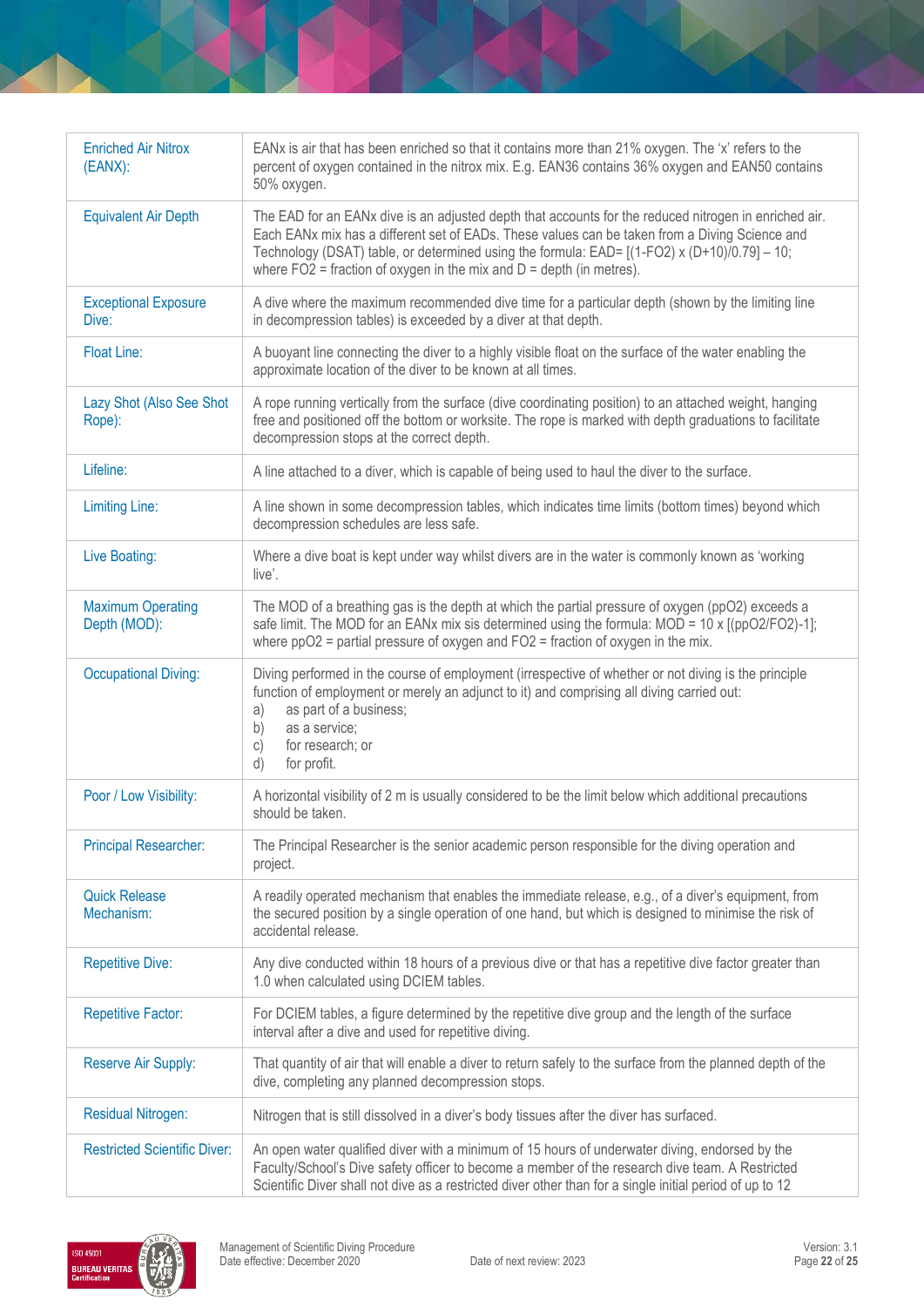|                                                                     | months. and meets the requirements set out in section 3.4 in this procedure.                                                                                                                                                                                                                                                           |
|---------------------------------------------------------------------|----------------------------------------------------------------------------------------------------------------------------------------------------------------------------------------------------------------------------------------------------------------------------------------------------------------------------------------|
| S.A.R.A.H:                                                          | <b>SARAH</b> is the one stop shop for OHS related risk management and reporting.                                                                                                                                                                                                                                                       |
| Saturation:                                                         | The condition whereby the person's body tissues are totally saturated with the particular inert element<br>of the breathing medium.                                                                                                                                                                                                    |
| <b>Scientific Diving:</b>                                           | Scientific diving is diving performed for the purpose of scientific research, natural resource<br>management, or scientific research as an educational activity (AS/NZS2299.2-2002).                                                                                                                                                   |
| <b>Scientific Diver:</b>                                            | A Scientific diver is a diver who conducts underwater diving research at their place of work and whose<br>occupational diving qualifications meets the requirements set out is section 3.3 in this procedure.                                                                                                                          |
| <b>Scuba Diver:</b>                                                 | SCUBA divers for the purpose of this procedure are staff and postgraduate divers performing scientific<br>SCUBA diving operations. This does not include undergraduates that conduct diving activities as part<br>of their university degree.                                                                                          |
| Self-Contained<br><b>Underwater Breathing</b><br>Apparatus (SCUBA): | Open-circuit diving equipment that supplies the wearer with breathing gas from cylinders carried by<br>the wearer.                                                                                                                                                                                                                     |
| Shot Rope:                                                          | A rope running vertically from the surface (dive coordinating position) and fixed to the worksite or<br>bottom with a weight or attachment. The rope is marked with depth graduations to facilitate<br>decompression stops at the correct depth (see also 'Lazy shot').                                                                |
| <b>Surface Consumption</b><br>Rate:                                 | The divers surface consumption rate is the amount of breathing gas, in litres per minute, a diver would<br>consume while using SCUBA equipment at the surface.                                                                                                                                                                         |
| Surface Interval (SI):                                              | The time which a diver has spent on the surface following a dive, beginning as soon as the diver<br>surfaces and ending upon commencement of the diver's next descent.                                                                                                                                                                 |
| <b>Tethered Mode (In</b><br><b>Relation To Scuba</b><br>Diving):    | SCUBA diving in which a diver is secured by a lifeline and tended by a Diver's Attendant, or is<br>secured to a tended float line.                                                                                                                                                                                                     |
| Therapeutic<br><b>Recompression Tables:</b>                         | Tables used for the treatment of decompression injury and other pressure-related injuries.                                                                                                                                                                                                                                             |
| <b>Undergraduate Diver:</b>                                         | Undergraduate students in tertiary courses are exempt from having an Occupational diving<br>qualification to 30m when conducting diving activities. However they must have an Australian<br>recognized open water diving qualification to conduct diving activities and meet requirements set out<br>in Section 3.8 in this procedure. |

# **GOVERNANCE**

| <b>Parent policy</b>        | <b>OHS&amp;W Policy</b>                                                             |  |
|-----------------------------|-------------------------------------------------------------------------------------|--|
| <b>Supporting schedules</b> | N/A                                                                                 |  |
| Associated procedures       | <b>Australian and International Standards</b>                                       |  |
|                             | AS 2030.1 Part 1: Gas cylinders - General requirements                              |  |
|                             | AS 2815.1 :2008 Part 1: Occupational SCUBA diver-Standard<br>$\bullet$              |  |
|                             | AS 2815.6 : 2013 Part 6 Restricted Occupational SCUBA diver<br>$\bullet$            |  |
|                             | AS/NZS 2299.1:2015 Part 1: Standard operational practice<br>$\bullet$               |  |
|                             | AS/NZS 2299.1 supplement: 2015 Dive medical examination                             |  |
|                             | AS/NZS 2299.2 : 2002 Part 2: Scientific diving                                      |  |
|                             | AS/NZS 2299.3:2003 Part 3: Recreational industry diving and snorkelling operations. |  |
|                             | AS/NZS 2299.4:2005 Part 4: Film and photographic diving.                            |  |

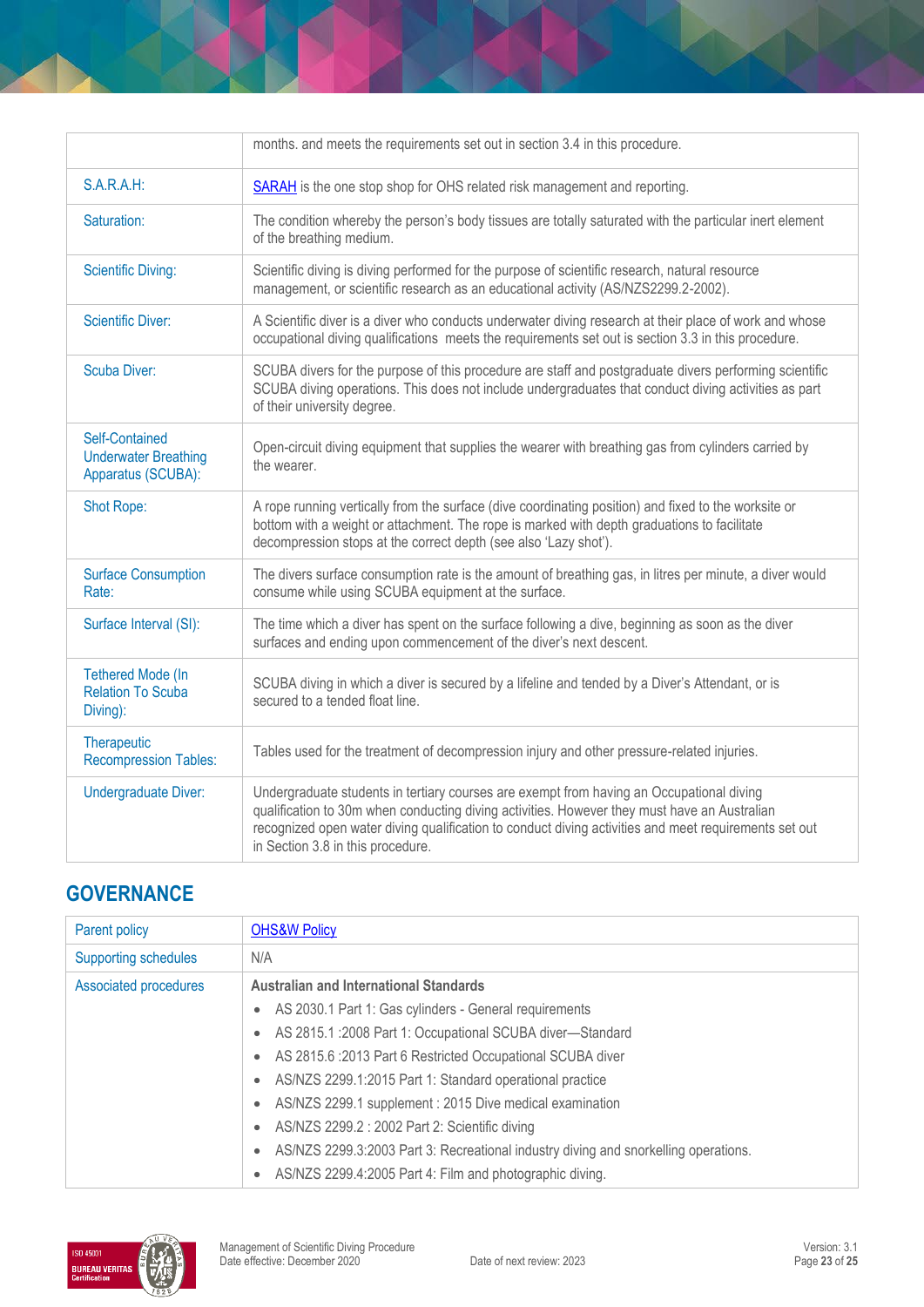|                          | American Association for Underwater Science (AAUS) Standards for Scientific Diving. 2018<br>$\bullet$<br>ISO 45001:2018 Occupational Health and Safety Management Systems<br>$\bullet$ |
|--------------------------|----------------------------------------------------------------------------------------------------------------------------------------------------------------------------------------|
|                          | <b>Worksafe and other Guidance Documents</b>                                                                                                                                           |
|                          | <b>Australian Diver Accreditation Scheme (ADAS)</b>                                                                                                                                    |
|                          | WorkSafe Safety Alert: 2019: Occupational Diving                                                                                                                                       |
|                          | Man Overboard: Prevention and Response - Code of Practice 2010(WA)<br>$\bullet$                                                                                                        |
|                          | NHMRC Guidelines for Managing Risk in Recreational Water (2008)                                                                                                                        |
|                          | <b>Monash University Documents</b>                                                                                                                                                     |
|                          | <b>First Aid Procedure</b>                                                                                                                                                             |
|                          | Managing OHS Hazards and Incidents Procedure<br>$\bullet$                                                                                                                              |
|                          | <b>OHS After Hours Procedure</b>                                                                                                                                                       |
|                          | <b>OHS Induction and Training Procedure</b>                                                                                                                                            |
|                          | <b>OHS Off-Campus Activities and Travel Procedure</b>                                                                                                                                  |
|                          | <b>OHS Records Management Procedure</b>                                                                                                                                                |
|                          | <b>OHS Risk Management Procedure</b>                                                                                                                                                   |
|                          | OHS Roles, Responsibilities and Committees Procedure                                                                                                                                   |
|                          | Acknowledgement                                                                                                                                                                        |
|                          | Thank you to the Universities of Western Australia, Queensland and Melbourne for providing the following<br>documents which were used in the initial development of this procedure:    |
|                          | University of Western Australia - Scientific Diving Procedures Manual (2010)                                                                                                           |
|                          | The University of Melbourne – Diving Policy and procedures (2009)<br>$\bullet$                                                                                                         |
|                          | The University of Queensland - Diving Policy and Procedures manual (2009)                                                                                                              |
| Legislation mandating    | Occupational Health and Safety Act 2004 (Vic)                                                                                                                                          |
| compliance               | Occupational Safety and Health Regulations 2017 (Vic)                                                                                                                                  |
|                          | Marine Safety Act 2010                                                                                                                                                                 |
| Category                 | Operational                                                                                                                                                                            |
| Endorsement              | Monash University OHS Committee                                                                                                                                                        |
|                          | 17 November 2020                                                                                                                                                                       |
| Approval                 | Office of the Chief Operating Officer & Senior Vice-President (a delegate of the President & Vice-<br>Chancellor)<br>1 December 2020                                                   |
| Procedure owner          | Manager, OH&S                                                                                                                                                                          |
| Date effective           | December 2020                                                                                                                                                                          |
|                          |                                                                                                                                                                                        |
| <b>Review date</b>       | 2023                                                                                                                                                                                   |
| <b>Version</b>           | 3.1                                                                                                                                                                                    |
| <b>Content enquiries</b> | ohshelpline@monash.edu                                                                                                                                                                 |

# **DOCUMENT HISTORY**

| <b>Version</b> | Date Approved | <b>Changes made to document</b>                    |
|----------------|---------------|----------------------------------------------------|
|                | November 2013 | Management of Scientific Diving Procedure, v1.0    |
|                | July 2015     | Updated hyperlinks throughout to new OH&S website. |
|                | August 2017   | Updated logos in header                            |